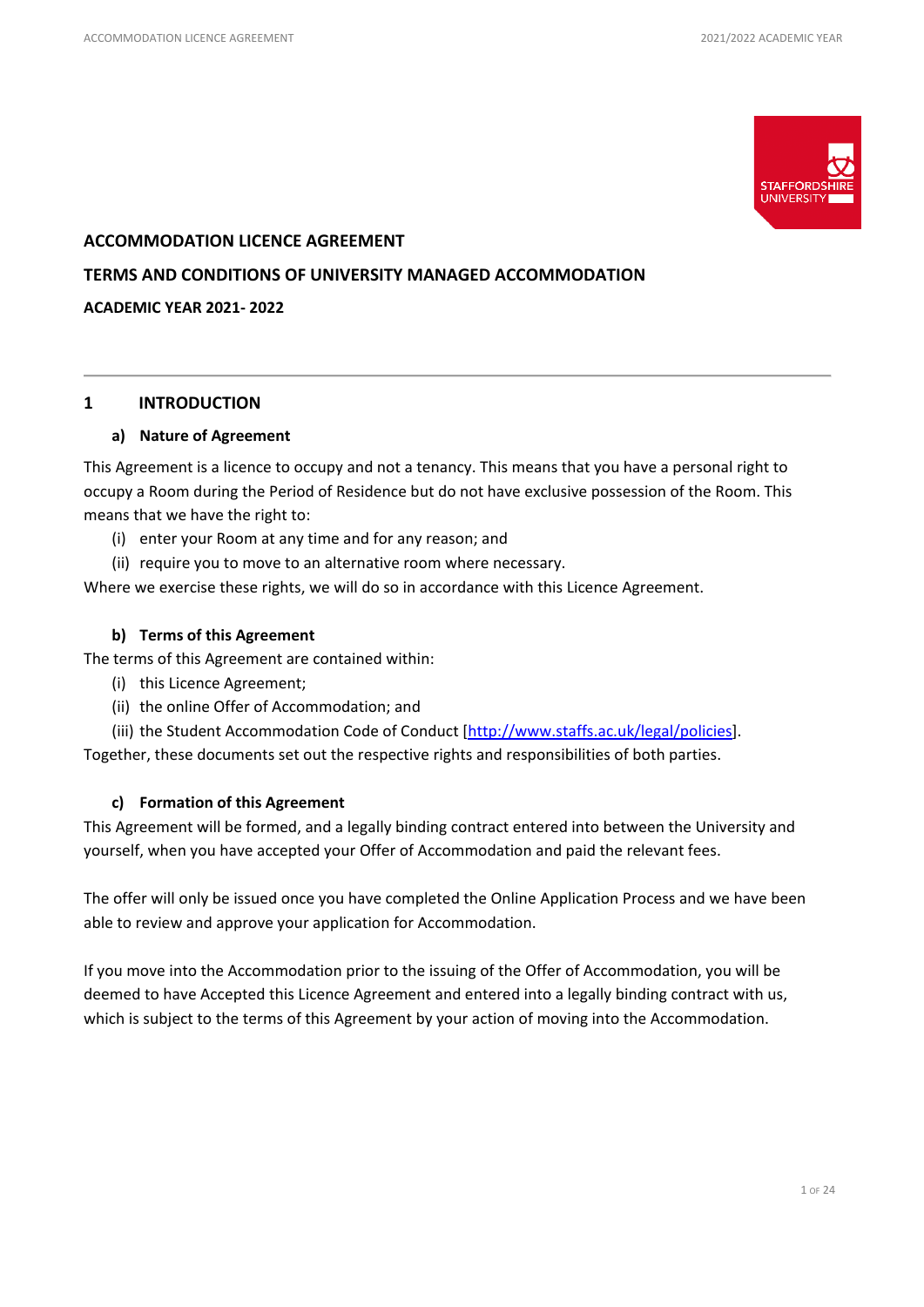# **d) Period of Residence**

Unless it specifies otherwise in the Offer of Accommodation, the Period of Residence is continuous (inclusive of any public holidays that fall within the period) but does not include the Summer vacation period. You must vacate the Accommodation and remove all of your personal possessions from it by 10:00am on the last day of the Period of Residence. Students are not permitted to remain in the Accommodation beyond 10am on the last day of the Period of Residence.

Any periods of occupancy outside the accepted Offer of Accommodation will be charged at the standard nightly rate applicable to the Accommodation that you are occupying.

# **e) Our responsibilities**

Our responsibilities are set out in Section 2 (below). We are fully committed to fulfilling our responsibilities under this Agreement. If we fail to meet these, we expect you to tell us and give us the opportunity to put things right.

# **f) Your responsibilities**

By entering into this Agreement, you commit to comply with your responsibilities. These are set out in Section 3 (below) and include a commitment by you to comply with the Regulations, Policies and Student Code of Conduct [\[http://www.staffs.ac.uk/legal/policies\]](http://www.staffs.ac.uk/legal/policies). If you fail to meet these, we will tell you and (unless the failure is serious or persistent) we will give you a chance to put things right. If you fail to take this opportunity, or if the failure is serious or persistent, we will be entitled to take formal (including legal) action against you which may result in you having to leave your Accommodation.

### **g) Variations to this Agreement**

With the exception of any changes as a result of government legislation, this Agreement cannot be changed without prior written agreement between you and us, other than reasonable adjustments to Regulations and Policies.

### **h) Enquiries**

If there is anything you do not understand or if you have any other queries relating to this Agreement, please contact the Residential Services team at [reslife@staffs.ac.uk.](mailto:reslife@staffs.ac.uk) If you require advice on your rights or responsibilities under this Agreement, please seek advice from a Citizens' Advice Bureau, Law Centre, the Student Union Advice Centre or solicitor.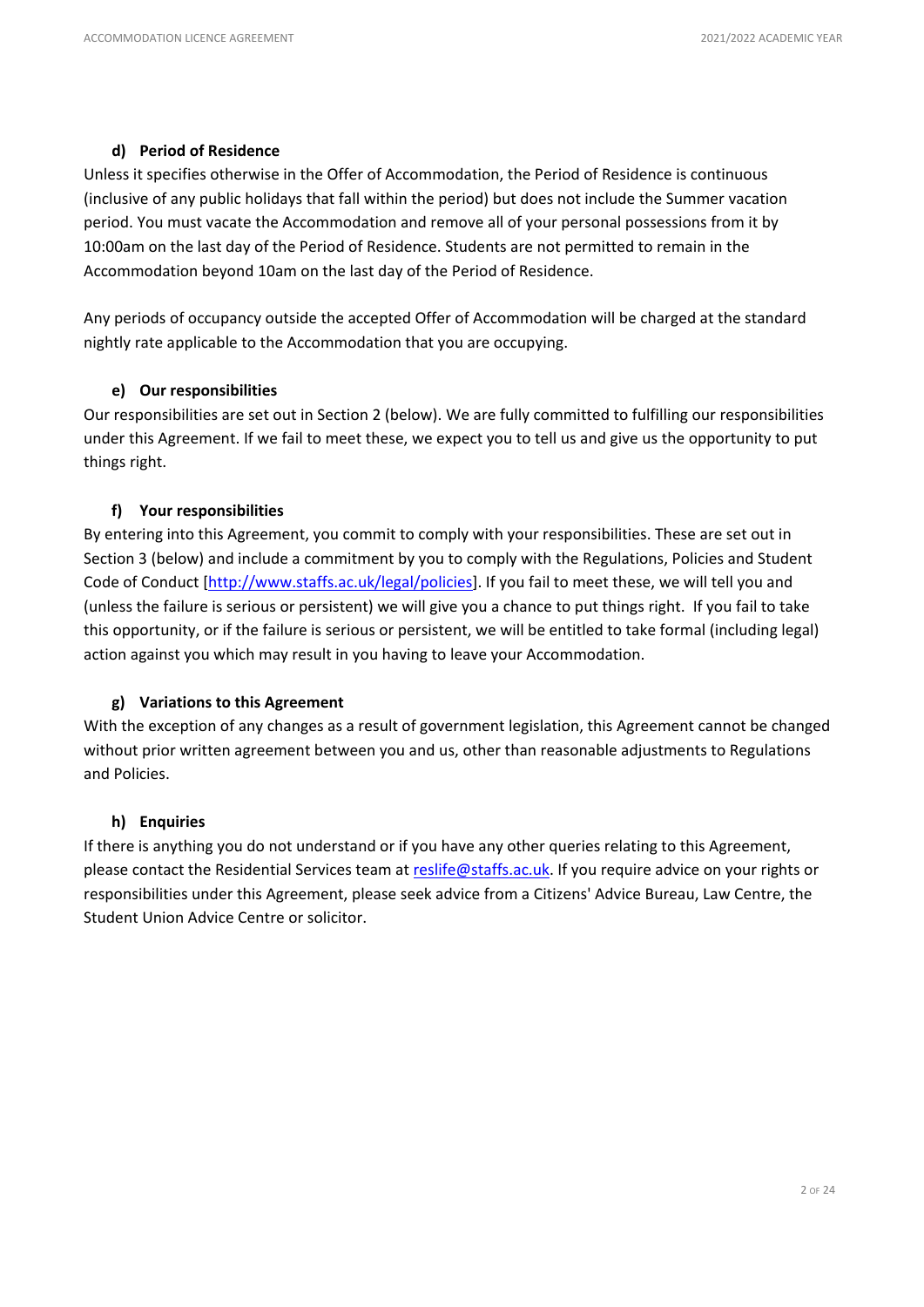# **2 OUR RESPONSIBILITIES**

#### **a) Services and facilities**

During the Period of Residence, we will use reasonable endeavours to:

- (i) maintain the structure of the Accommodation and keep the Accommodation (including the lighting, heating and firefighting equipment within it) in reasonable repair;
- (ii) ensure that all fixtures and fittings for water, gas (if applicable), electricity and water heating in the Accommodation are kept in working order and to provide such heating as we consider adequate (acting reasonably). This may mean that, during warmer weather, the heating may be turned off;
- (iii) provide an adequate supply of hot water for normal domestic use;
- (iv) arrange for an external company to provide and maintain facilities for the washing and drying of clothes in the residence or a reasonable alternative, for which there will be a separate charge at the point of use; and
- (v) arrange for an external company to provide and maintain internet services within the Accommodation that provides access to a wi-fi network at a speed of no less than 30 mbps. We will be entitled to restrict access to the wi-fi system if you do not pay your Licence Fee in accordance with the terms of the Agreement.

We will not be liable for any failure or interruption to any of the services or facilities (or any loss arising from any failure or interruption), if the failure or interruption is due to reasons outside our control (e.g. mechanical breakdown, shortages of fuel/materials, weather, labour disputes, student action or necessary maintenance, repair, or replacement).

### **b) Insurance**

The University, or the owner of the Accommodation (if not us), will arrange for an external company to provide an Insurance policy which will cover your personal effects. A sum insured up to £10,000 for your personal possessions whilst in your room is automatically provided. You will be issued with insurance guidance when you arrive at the accommodation which explains the limits of cover and the claims procedure.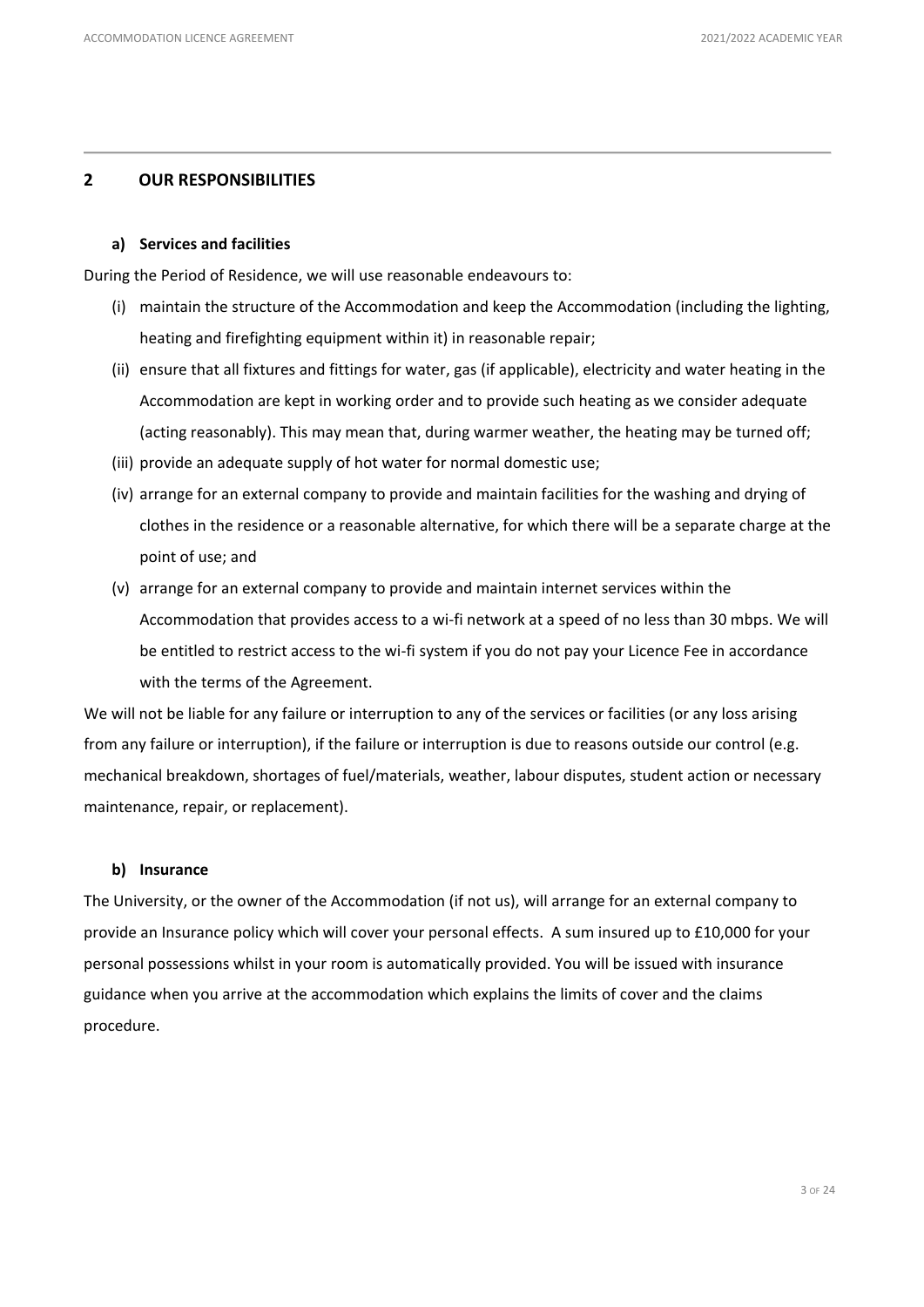# **3 YOUR RESPONSIBILITIES**

# **a) Licence Fee**

- (i) You must pay the Licence Fee as detailed in the online Offer of Accommodation, for any Period of Residence on the dates and in accordance with the payment terms set out by Staffordshire University Financial Services on your accommodation invoice.
- (ii) The obligation to pay the Licence Fee applies irrespective of your individual course dates (which may start later or finish earlier than the Period of Residence) and irrespective of when or if you actually move into the Accommodation.
- (iii) If the whole or any part of the Licence Fee remains unpaid in breach of the payment terms set out by Financial Services, the University will seek to recover any outstanding fees and subsequent costs incurred. Further details can be found in Section 10 or the 'Credit Control Policy' [\[http://www.staffs.ac.uk/support\\_depts/finance/forms\\_and\\_policies/\]](http://www.staffs.ac.uk/support_depts/finance/forms_and_policies/)
- (iv) If someone other than you pays all or part of the Licence Fee to us directly (e.g. a Sponsor or parent), this will not reduce or affect your responsibilities under the Agreement or result in any kind of rights or benefit to that other party.

### **b) Pre-Payment of Rent**

- (i) To Accept your offer of accommodation, you are required to pay a minimum of £250 prepayment of rent.
- (ii) We will offset the Pre-Payment of Rent against the Licence Fee that is payable as follows:
	- (a) If you pay the Licence Fee in full in accordance with Schedule 1 section a)(i)(a) of this Licence Agreement, the Pre-Payment of Rent will be offset against the single instalment that is payable; or
	- (b) If you pay the Licence Fee in instalments in accordance with section a)(i)(b) of Schedule 1 of the Licence Agreement, the Pre-Payment of Rent will be offset in full against the Licence Fee on the date that this Agreement is formed and will be applied and deducted from your  $1<sup>st</sup>$  instalment.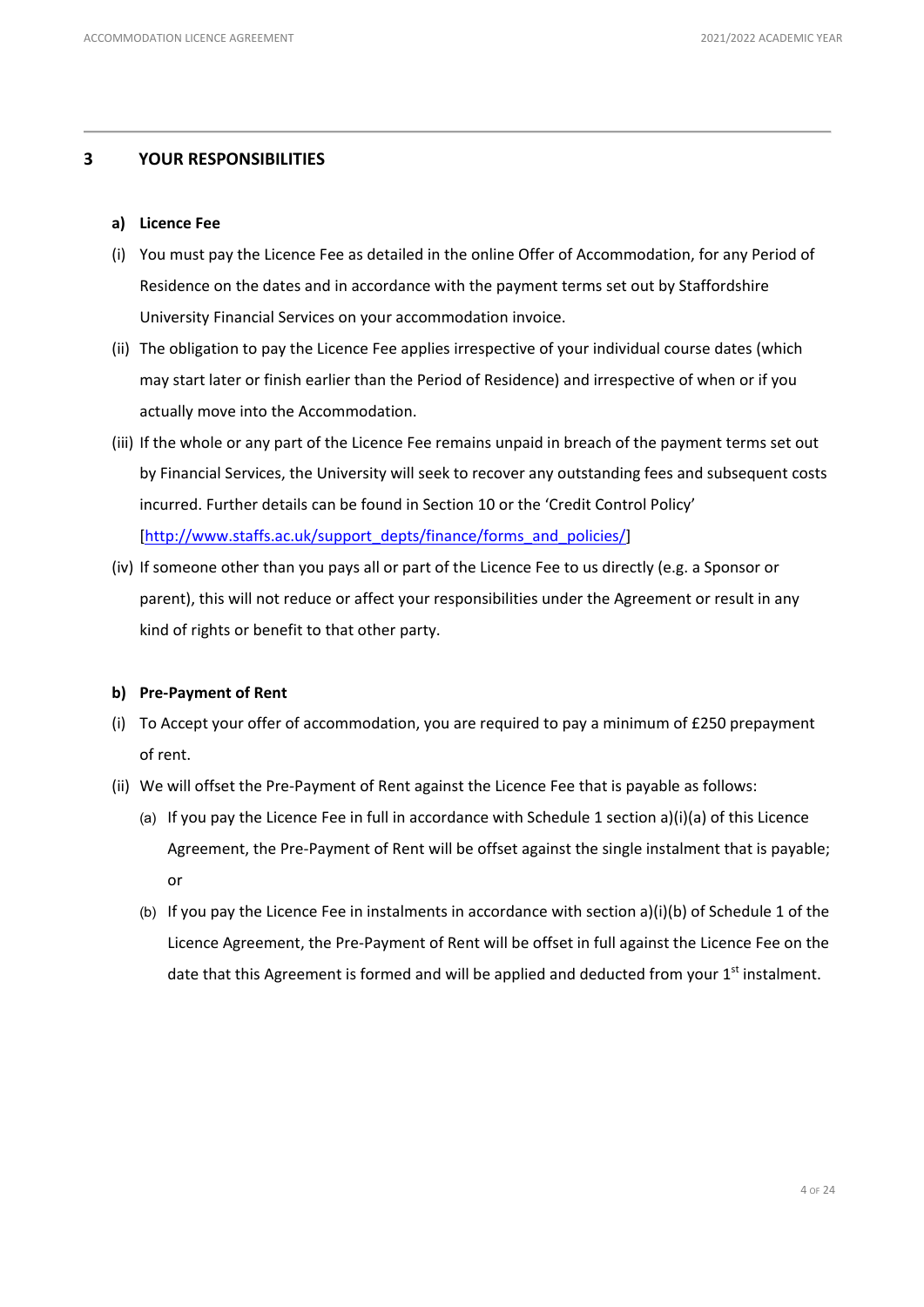### **c) Inventory**

You agree to complete a room Inventory when you take occupancy, submit your Inventory and notify the Residential Services Team of any discrepancies as soon as possible, and in any event, within 7 days of taking occupation of the Accommodation. If you do not do so, we shall assume that the Inventory is correct.

#### **d) Using the Accommodation**

- (i) You are the only person authorised to occupy the Accommodation.
- (ii) You must not use the Accommodation for any other purpose than as living accommodation (e.g. you must not run a business from the Accommodation).
- (iii) You agree not to transfer this Agreement (or your rights under this Agreement) to anyone else or allow anyone else to live in or use the Accommodation.
- (iv) You must allow our staff and/or contractors to enter the Accommodation in accordance with clause 4 b) below.

#### **e) Visitors**

- (i) We reserve the right to restrict visitors from entering any accommodation buildings for any reason.
- (ii) You are responsible for the behaviour of your Visitors. All visitors must be signed in and out either in person at the Residential Services Reception or via the online visitor check-in system. Information on the online visitor check-in system will be displayed in each accommodation as appropriate. Any Visitors behaving in breach of the terms of this Agreement will be in breach of this Agreement.
- (iii) All visitors must be accompanied within the accommodation buildings and externally on University grounds.
- (iv) You agree that we may remove or exclude your Visitors from the Accommodation where we have reasonable grounds to believe that this is necessary for the safety and/or well-being of other persons.
- (v) You agree not to allow more than one adult Visitor (18 years and older) to stay overnight and they are only permitted to stay overnight for a maximum of two consecutive nights or three nonconsecutive nights in any 14-day period.
- (vi) Should you wish to have Visitors stay longer than stated in Clause 3 e) (v), permission must be obtained from the Residential Services Team at least 3 working days prior to the date of their stay.
- (vii)Visitors are only permitted provided that this does not annoy other occupants of the Accommodation or disrupt study by other occupants of the Accommodation. We reserve the right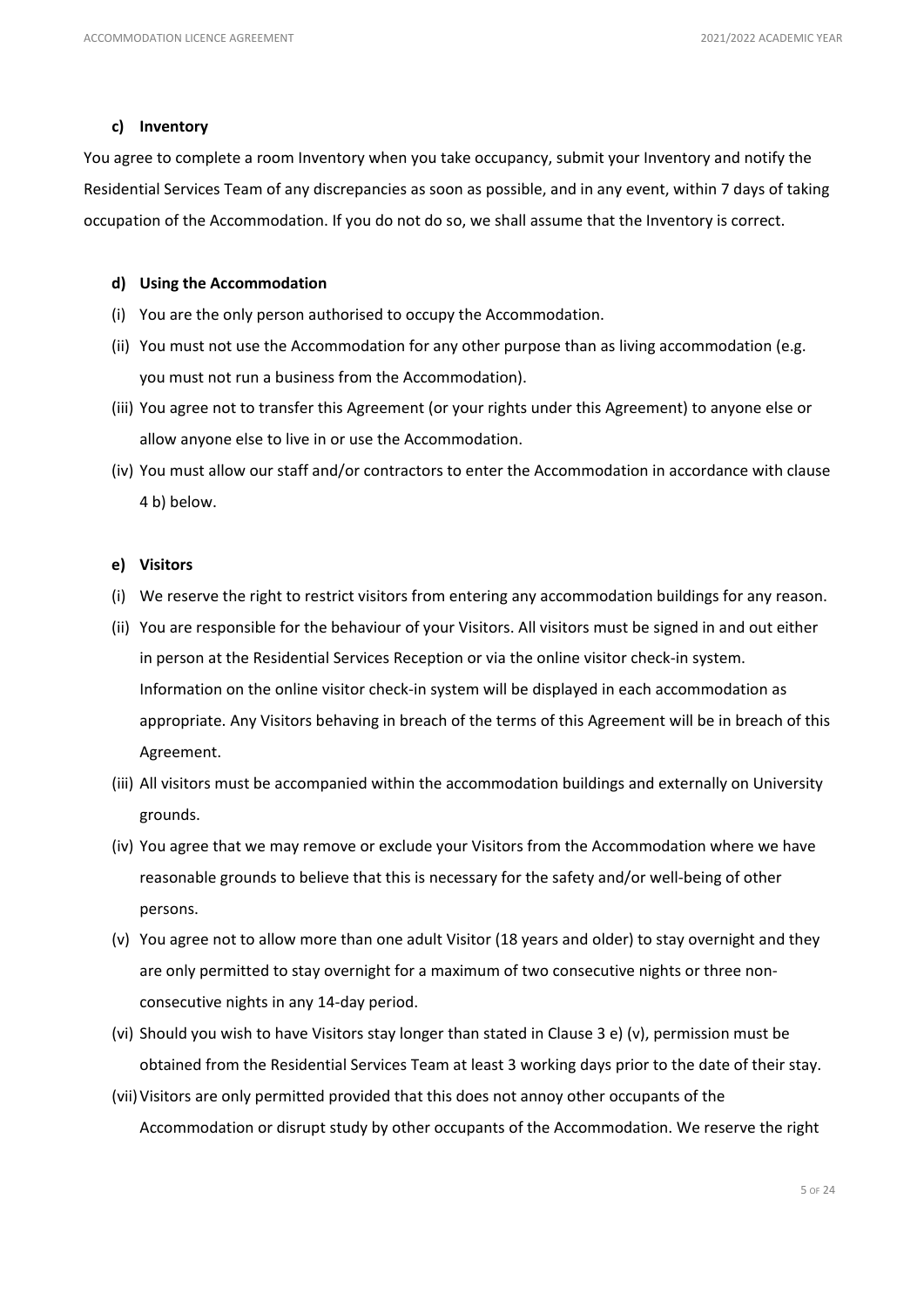to prohibit visitors if, in our reasonable opinion, it is necessary to do so for the safety and wellbeing of other occupants of the Accommodation and/or to safeguard our property.

### **f) Moving rooms**

Written approval must be received from the Residential Services Team prior to any room move. Requests to move rooms will not be unreasonably denied. An administration fee of £25 will be charged. Consent will not be granted if your account is in arrears. If you are permitted to move, all the Terms and Conditions of this Agreement will apply to the new Accommodation. Room move requests will not be accepted before 21 days after the start of the Period of Residence. Room move requests will only be considered when formally requested via the Online Accommodation Portal

### **g) Risk assessments and Personal Emergency Evacuation Plans**

- (i) You agree to comply and/or co-operate with a reasonable request by us to provide information or to assist in connection with a Personal Emergency Evacuation Plan (PEEP) and/or risk assessment undertaken by us in relation to your occupation of the Accommodation.
- (ii) You must inform the Residential Services team via email to [reslife@staffs.ac.uk](mailto:reslife@staffs.ac.uk) as soon as practicable if your personal circumstances change, such as a new medical condition or disability or a significant change to an existing condition. You must also inform the Student Inclusion team of any changes via email t[o student-inclusion@staffs.ac.uk.](mailto:student-inclusion@staffs.ac.uk)
- (iii) If your personal circumstances change, we may require you to complete a new PEEP or amended an existing PEEP in line with clause 3 g) (i).

### **h) Respect for others**

You agree to comply with all relevant University Policies and Regulations and the Student Accommodation Code of Conduct. [\[http://www.staffs.ac.uk/legal/policies\]](http://www.staffs.ac.uk/legal/policies).

# **i) Repairs, maintenance and alterations**

### You agree:

- (i) to keep the Accommodation in a clean and tidy condition at all times and to place any rubbish and recyclable materials in designated areas in the Accommodation.
- (ii) not to make any alterations to, or damage, the Accommodation (including, but not limited to fitting or installing any satellite dish, television or radio aerial, decorating or damage caused by neglect);
- (iii) except for bedding, not to bring any soft furnishings or other furniture (including, but not limited to, inflatable furniture) into the Accommodation, except where the Residential Services Reception has given prior written consent (acting reasonably). All such furniture must comply with any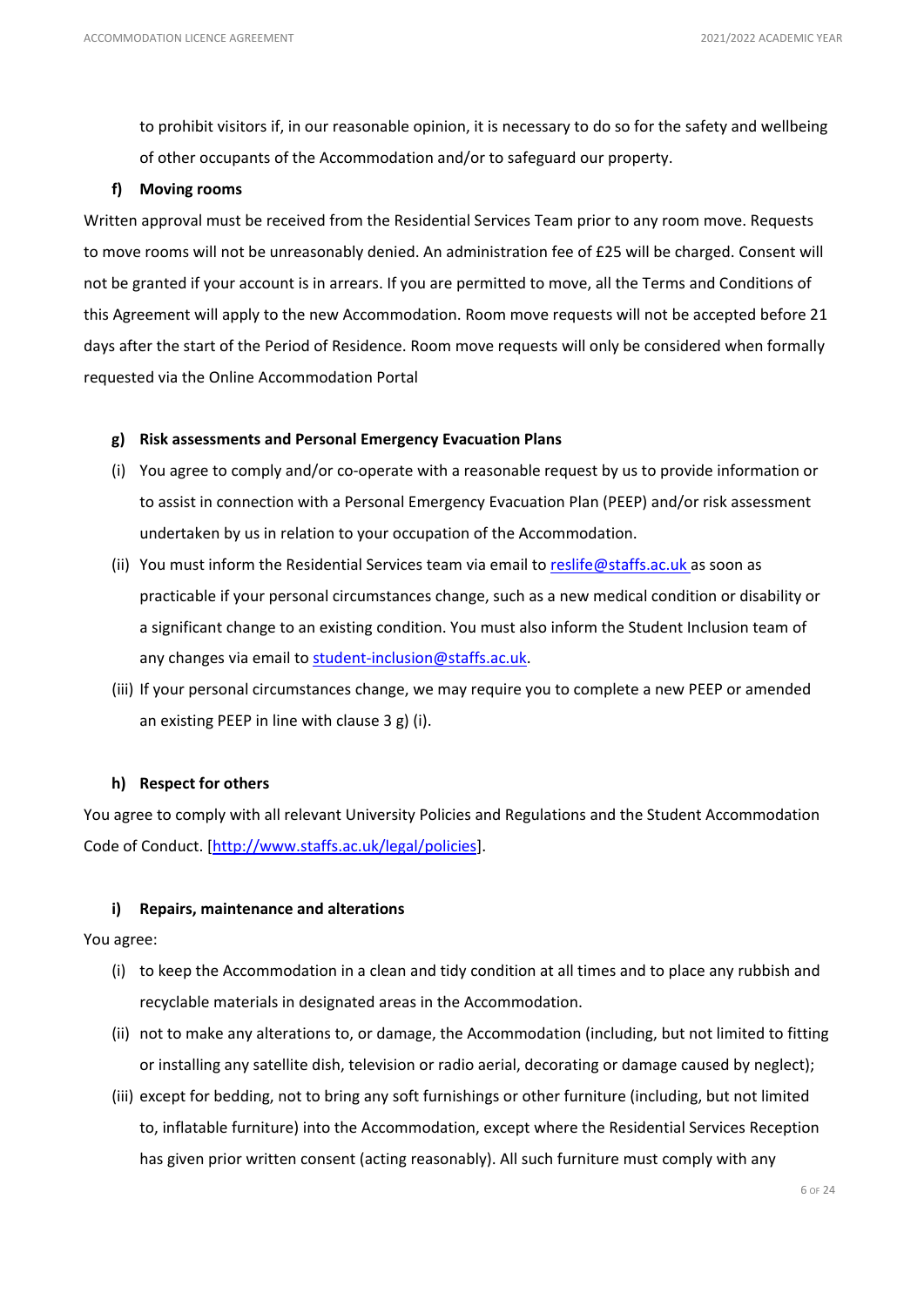relevant fire safety legislation and you will be required to remove (at your own expense) any furniture that you have brought into the Accommodation without our permission and/or which does not comply with legislation.

- (iv) not to leave any personal belongings or other obstacles in the communal areas or make these areas dirty, unsafe or untidy. You will be charged for any removal or additional cleaning incurred;
- (v) not to put anything which is likely to cause damage or a blockage in any pipes or drains at the accommodation;
- (vi) not to hang, affix or display any decoration or obstruction (including, but not limited to, flags and posters) in any windows or door vision panels; and
- (vii) to report, as soon as is practicable, any maintenance issues or damage that you become aware of through the proper channels.

# **j) Safety and security**

It is your responsibility to help ensure that the Accommodation is safe and secure for residents to live in and staff to work in. This includes (but is not limited to) complying with the following:

(i) Electrical appliances

You agree:

- (a) only to use the cooking and/or other electrical kitchen equipment supplied by us in any shared kitchen and not to use any other cooking or heating appliances in the Accommodation; and
- (b) to be responsible for ensuring that your own electrical equipment meets current Health and Safety standards. Any items you bring into the Accommodation must comply with current British Standard legislation.
- (ii) Fire Safety

You agree to adhere to the fire safety section in the Student Accommodation Code of Conduct including responding to fire alarms and evacuation procedures which are displayed in the Accommodation.

(iii) Security

You must ensure that your Accommodation and the buildings are left secure at all times. This includes (but is not limited to):

- (a) keeping your key, key fob or key card with you at all times. Persistent failure to carry your keys requiring you to be let in by our staff and/or our contractors may result in a charge being made to you;
- (b) never marking your key, key fob or key card with your address, copying them or giving them to anyone else;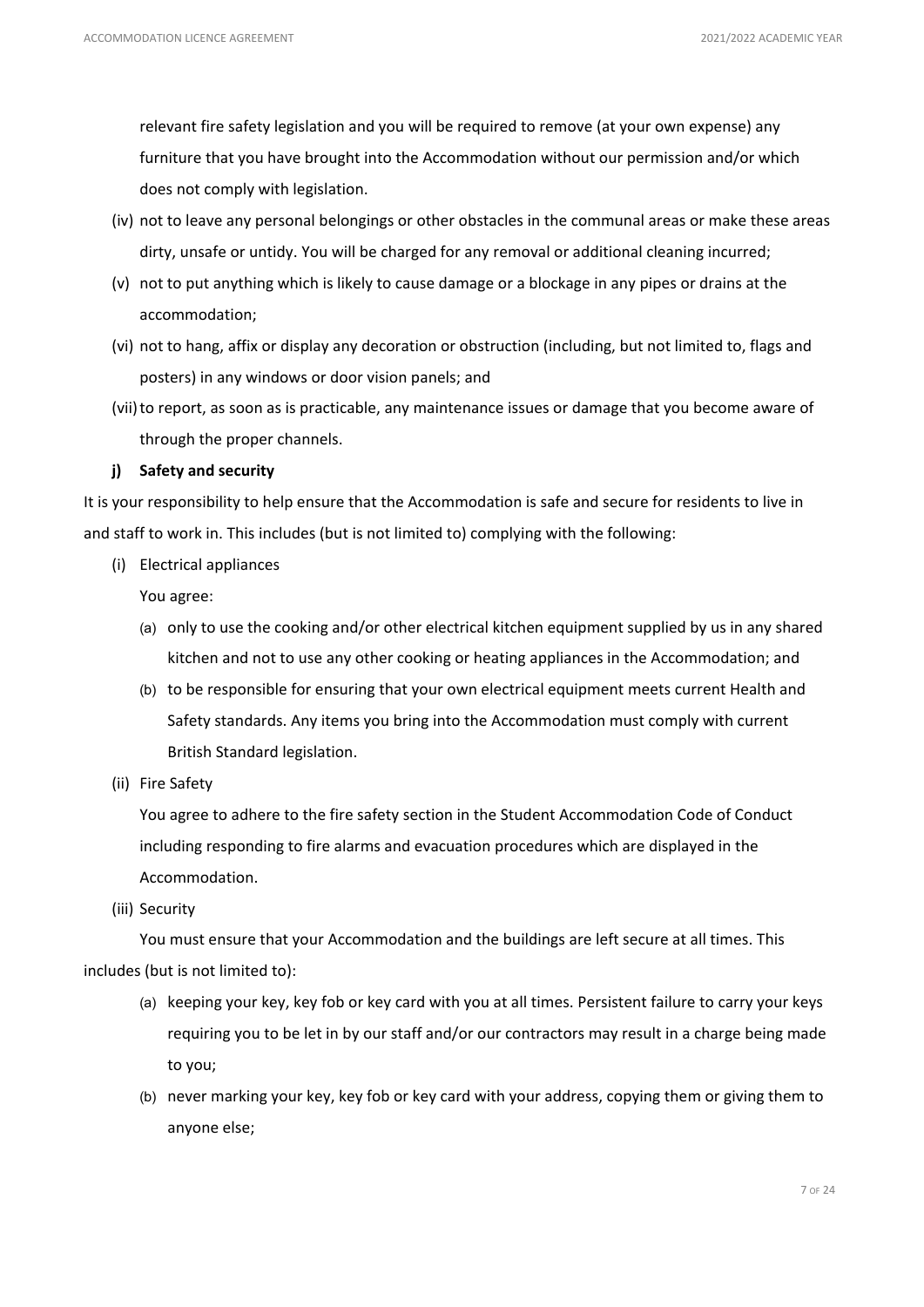- (c) locking the door to your Accommodation together with any corridor/main entrance doors in the Accommodation when entering or leaving and ensuring that all windows in the Accommodation are closed before you leave;
- (d) immediately reporting any loss of your key, key fob or key card to the Residential Services Reception. Charges will be made for any costs incurred to fit new locks or replace the key fob or key card; and
- (e) not to let anyone you do not know into the accommodation and accompanying agreed Visitors at all times.

### **k) Pets**

You must not keep any animal, bird, reptile, insect or fish at the Accommodation. Assistance Dogs are permitted with the prior approval of the Residential Services Team (not to be unreasonably withheld).

# **i) At the end of the Agreement**

At the end of the Period of Residence (or earlier termination of this Agreement) you agree to:

- (i) vacate the Accommodation by 10:00am on either the last day of the Period of Residence or (if earlier) the last day of this Agreement;
- (ii) return all keys, key fobs or key cards to your accommodation reception. Charges will be made for any costs incurred to fit new locks or replace the key fob or key card; and
- (iii) leave the Accommodation in a clean and tidy condition and in the same condition as at the start of the Period of Residence, fair wear and tear excepted. Charges for rubbish removal will apply. If you leave any personal belongings in the Accommodation, we will notify you of this and give you seven days to collect them. If you do not collect your belongings within that period, you agree that we can donate or dispose of those belongings.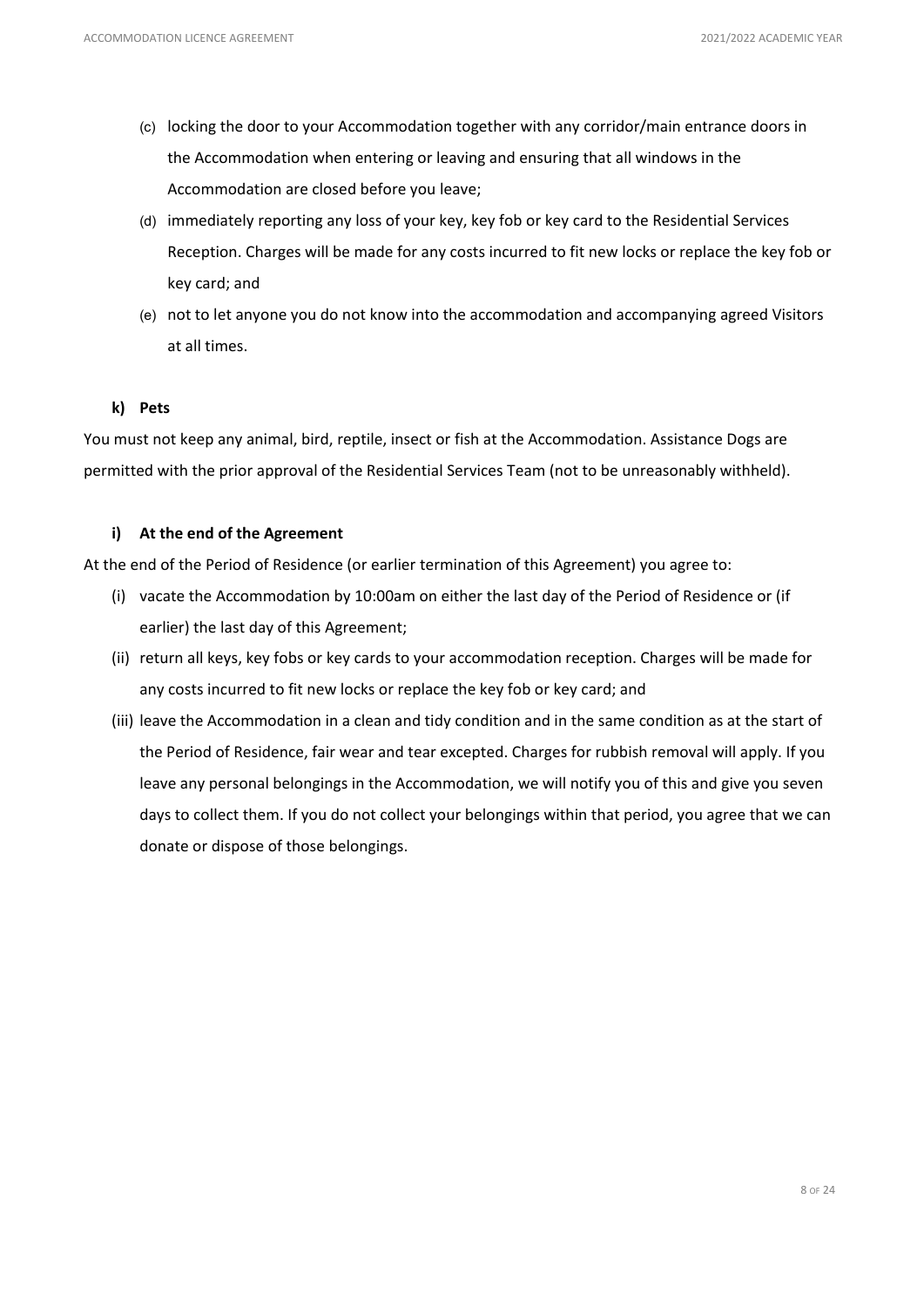# **4 OUR RIGHTS**

#### **a) Alterations and building works**

We have the right to carry out any alterations or building works at the Accommodation and/or on our adjoining or neighbouring property without liability for disturbance. As far as practicable, we will use reasonable endeavours to minimise any disturbance.

#### **b) Access and inspection**

- (i) As this Agreement is a licence, we have the right to enter the Accommodation at any time (including during the night) without giving you notice.
- (ii) In most instances (out of courtesy only and not because we are legally obliged to do so), we will enter the Accommodation during the day giving reasonable prior written notice (poster, text or email) of our intention to enter.
- (iii) If we do not give you prior notice of our intention to enter the Accommodation, we will knock on the door first in order to see if you are present then we will let ourselves into the Accommodation using our master key.

#### **c) Removal of items from the Accommodation**

- (i) We may remove from the Accommodation any items which we consider (acting reasonably) are dangerous and/or may cause a fire hazard or which we consider constitute a nuisance. If we remove an item, we will notify you of this and how to reclaim the item. You will not be able, however, to take the item back into the Accommodation.
- (ii) We may remove from the Accommodation any:
	- (a) illegal items;
	- (b) weapons (including but not limited to firearms (including replica firearms) and knives);or
	- (c) drugs or any substances that have a similar effect to illegal drugs, including but not limited to, the substances commonly referred to as "club drugs" and "new psychoactive substances (NPS)" along with any items used in administering these drugs or substances that belong to you or your Visitors without prior warning.

If we remove an item, we will notify you of this and we may dispose of any items or substances removed under this clause appropriately without further notice and we will notify the relevant authorities.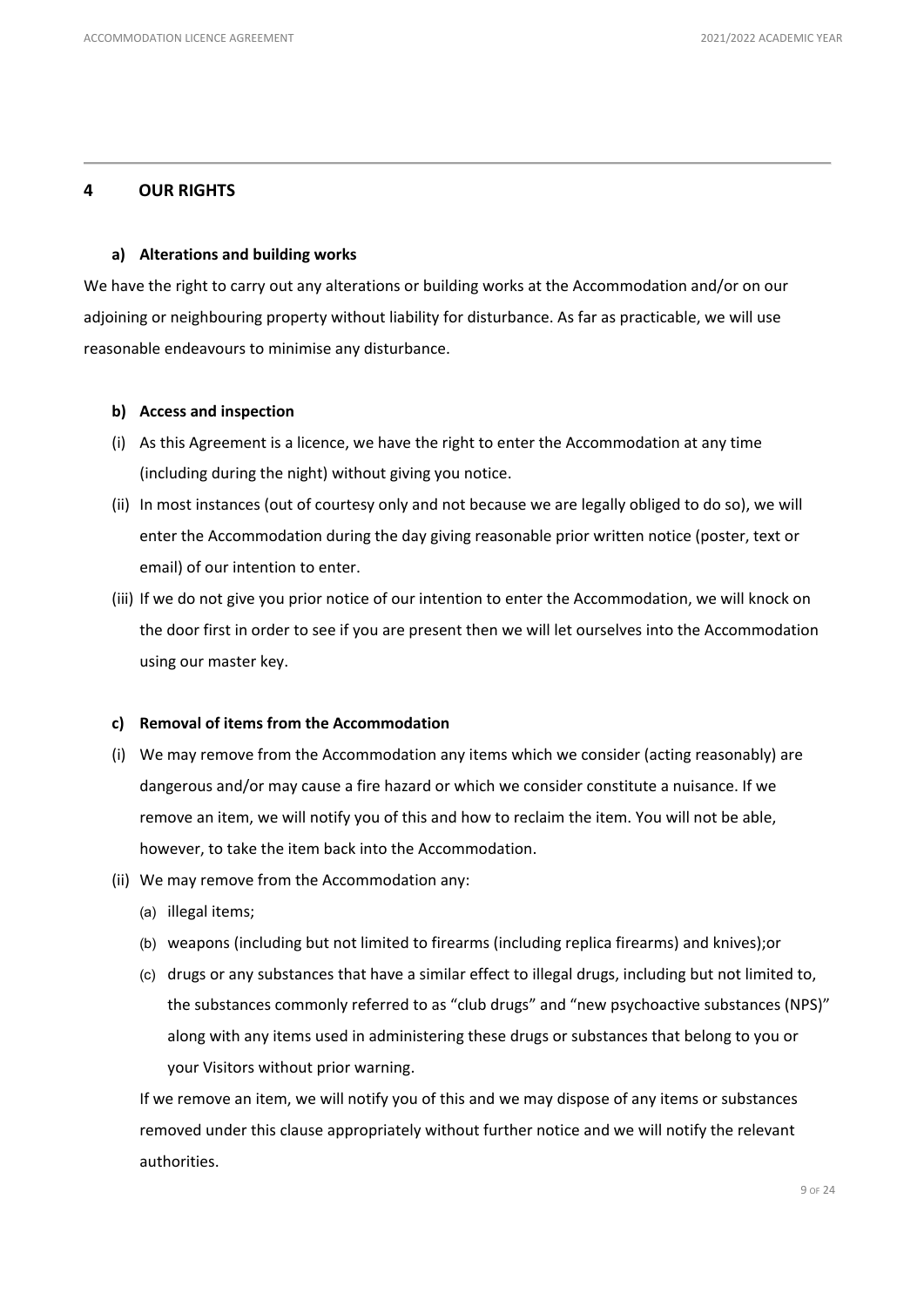### **d) Our right to require you to relocate**

- (i) We reserve the right to move you to similar alternative accommodation in any circumstances including, but not limited to, the following.
	- (a) If works are being carried out to the Accommodation, which mean that it is not ready for occupation at the commencement of or during the Period of Residence;
	- (b) For reasonable management reasons (e.g. where we consider, acting reasonably, that we need to carry out works to the Accommodation OR that the Accommodation is unfit for occupation); or
	- (c) Where we reasonably consider that it is necessary to move you from the Accommodation to protect your well-being or the well-being of others or to prevent damage to the Accommodation.
- (ii) If we request you to relocate in accordance with Clause 4 d) (i)(a) to (i)(c) inclusive (only):
	- (a) we will give you written notice of this, provide details of the alternative accommodation and notify you of the date on which you are to relocate. We will give you reasonable notice of this date, considering the circumstances. The notice period may be as little as 24 hours;
	- (b) if the similar alternative accommodation is not satisfactory to you (acting reasonably), you may request to terminate this Agreement by giving the Residential Services Team written notice of this no later than 7 days after the date of the written notice that we have given to you under clause (a).The Agreement will then end on a date 7 days after your notice to terminate was received, or such other date as you may agree with the Residential Services Team (acting reasonably). We will refund any Licence Fee you have paid in respect of the period after the termination date and the Pre-Payment of Rent; and
	- (c) we will provide reasonable support to assist you with relocating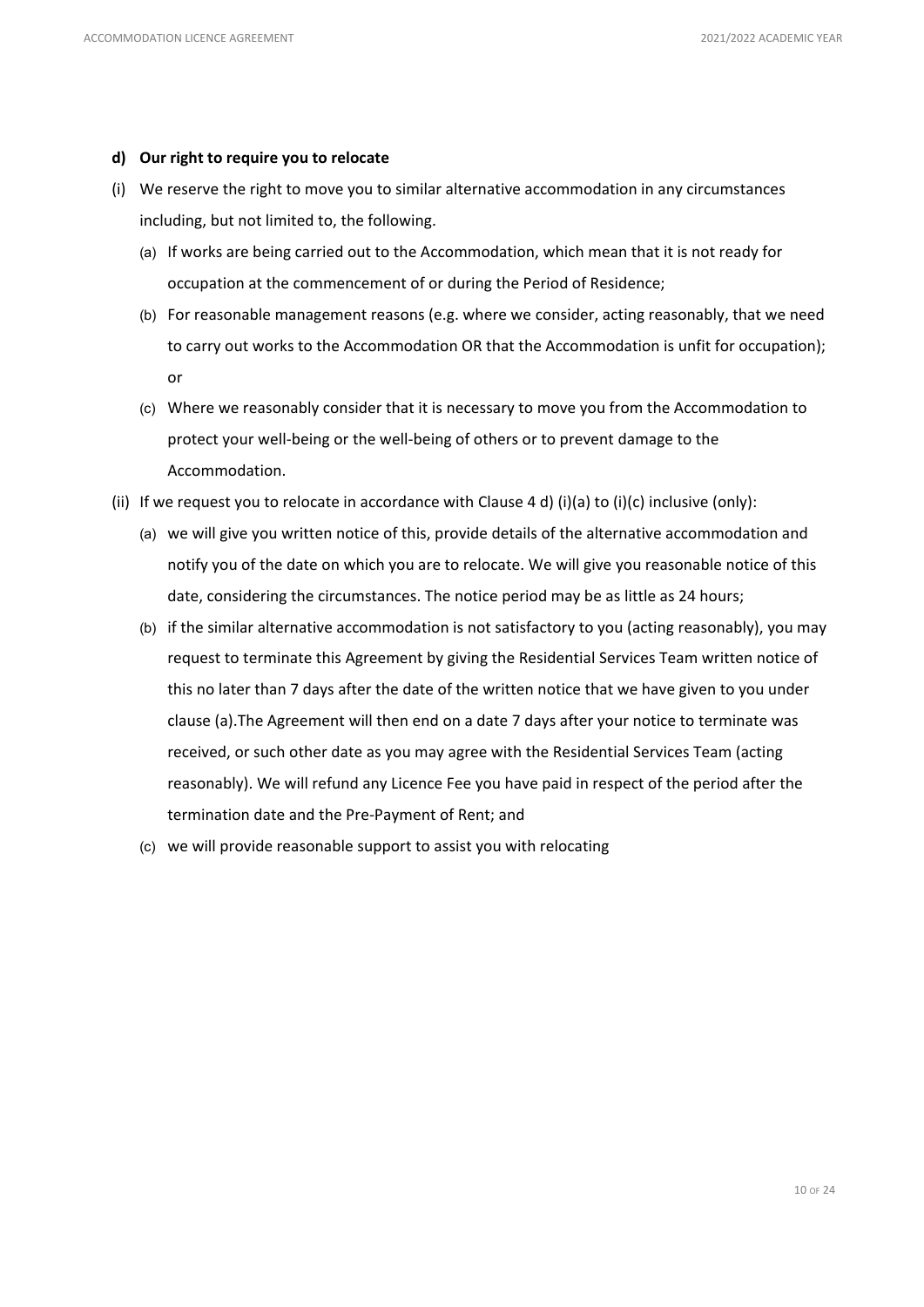# **5 YOUR RIGHTS**

### **a) Occupation**

For the Period of Residence, we grant you the following rights which you must exercise in accordance with your responsibilities under this Agreement:

- (i) a licence to occupy the Room; and
- (ii) (if applicable) the non-exclusive right (in common with us and all others that we authorise to do so) to use any parts and Communal Areas within the Accommodation which do not form part of the Room.

# **6 IF YOU BREACH THIS AGREEMENT**

### **a) Payment for loss or damage**

- (i) You must pay for all reasonable loss and damage we suffer as a result of any breach of this Agreement by you or your Visitors. This includes (but is not limited to), additional cleaning, issuing replacement lost or stolen keys/cards, repairing or replacing our fixtures, fittings, furniture or equipment, collecting arrears, paying professional advisors, pursuing court proceedings, administration expenses and any income we lose arising from your failure to vacate in accordance with the terms of this Agreement.
- (ii) Where any damage is caused to the Accommodation or the Communal Areas and we are unable to identify the perpetrators (and we will use reasonable endeavours to identify them), we may (acting reasonably) charge you a fair proportion of the reasonable cost of making good any loss or damage caused unless you can demonstrate that you were not at the Accommodation when the damage occurred.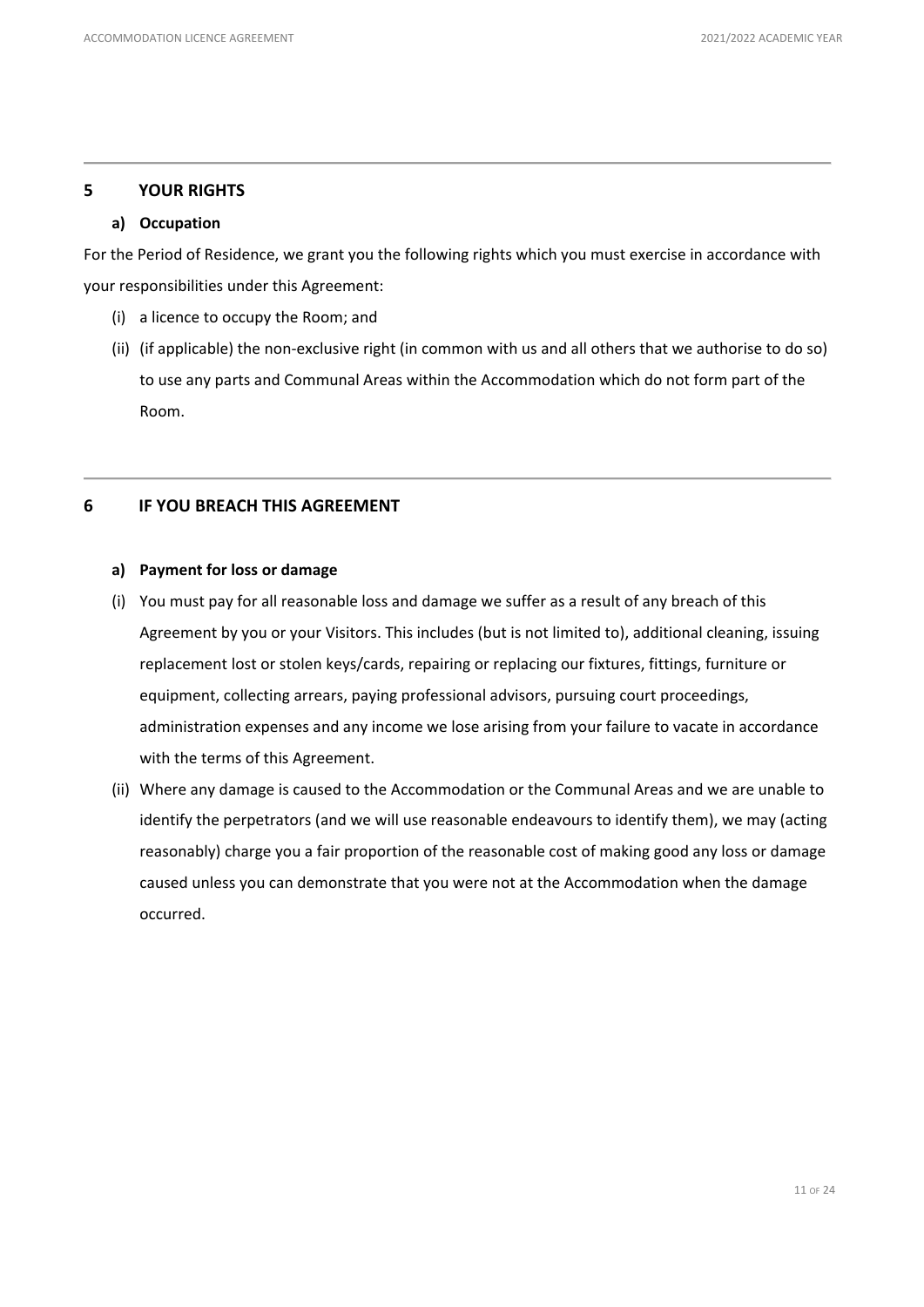# **b) The procedure we will follow if you have breached this Agreement**

If you or your Visitors breach any of the terms of this Agreement then action may be taken against you under the procedure set out below.

- (i) On us identifying or becoming aware of any breach of the terms of this Agreement, the Residential Services Team will decide whether to:
	- (a) take no action;
	- (b) discuss this with you informally; and/or
	- (c) write to you under the Student Accommodation Code of Conduct to draw your attention to the alleged breach and to take action under the Student Accommodation Code of Conduct.
- (ii) The above procedure will not apply if you have failed to pay the Licence Fee in accordance with the terms of this Agreement. In such circumstances, we may terminate this Agreement without giving you any notice of our intention to do so.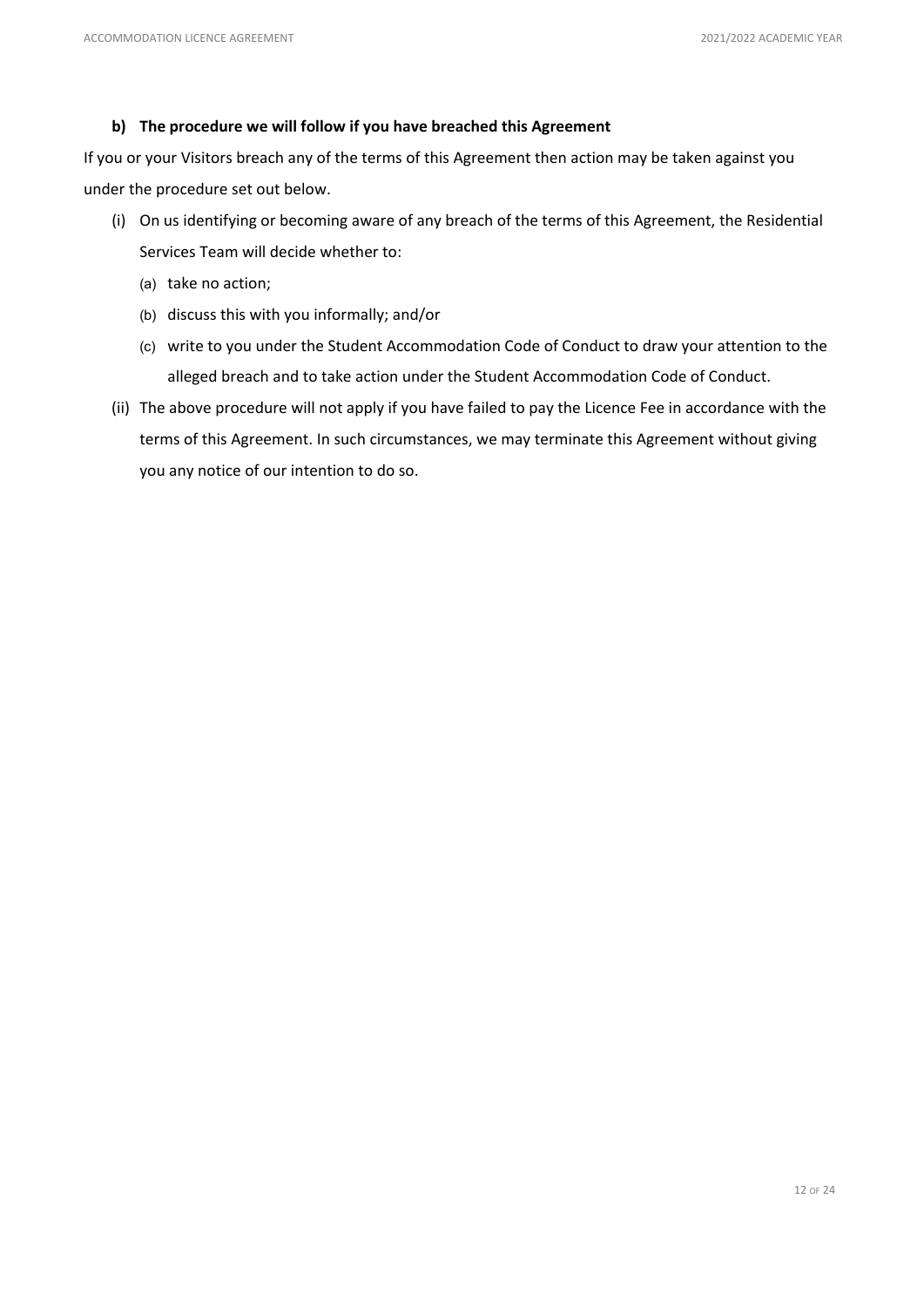# **7 TERMINATION OF THIS AGREEMENT**

For the avoidance of doubt, if any of the following criteria are not met or do not apply to you, you will not be eligible for termination of this agreement and will remain responsible for the entire licence fee.

- **a) Automatic termination of this Agreement before you take up occupation**
- (i) This Agreement will terminate automatically, prior to you taking up occupation of the Accommodation, upon any of the following events (each being an "Automatic Termination Event") occurring.
	- (a) If by the date on which the Period of Residence commences you cannot complete enrolment, and therefore would not be a student of Staffordshire University.
	- (b) If you are an international student and you fail to provide us with satisfactory evidence that you have obtained your UK entry visa by the date on which the Period of Residence commences.
	- (c) If you meet the required entry criteria for study set out in the terms of your offer of a place to study at the University but you apply to the University prior to the date on which the Period of Residence commences to defer your place at the University until the following academic year.
- (ii) We will write to you within 28 days of any Automatic Termination Event occurring to confirm that this Agreement has terminated.
- (iii) If this Agreement terminates upon the occurrence of an Automatic Termination Event the following will apply.
	- (a) You will not be permitted to take up occupation of your Accommodation.
	- (b) Where the Automatic Termination Event occurs on or before 31 August 2021, subject to you providing details of your nominated bank account, being a bank account within the UK, we will return the Pre-Payment of Rent to you in full within 28 days of termination of this Agreement.
	- (c) Where the Automatic Termination Event occurs on or after 1 September 2021 the Pre-Payment of Rent will be returned to the payee, minus the equivalent of 1 weeks rent as detailed in the Offer of Accommodation.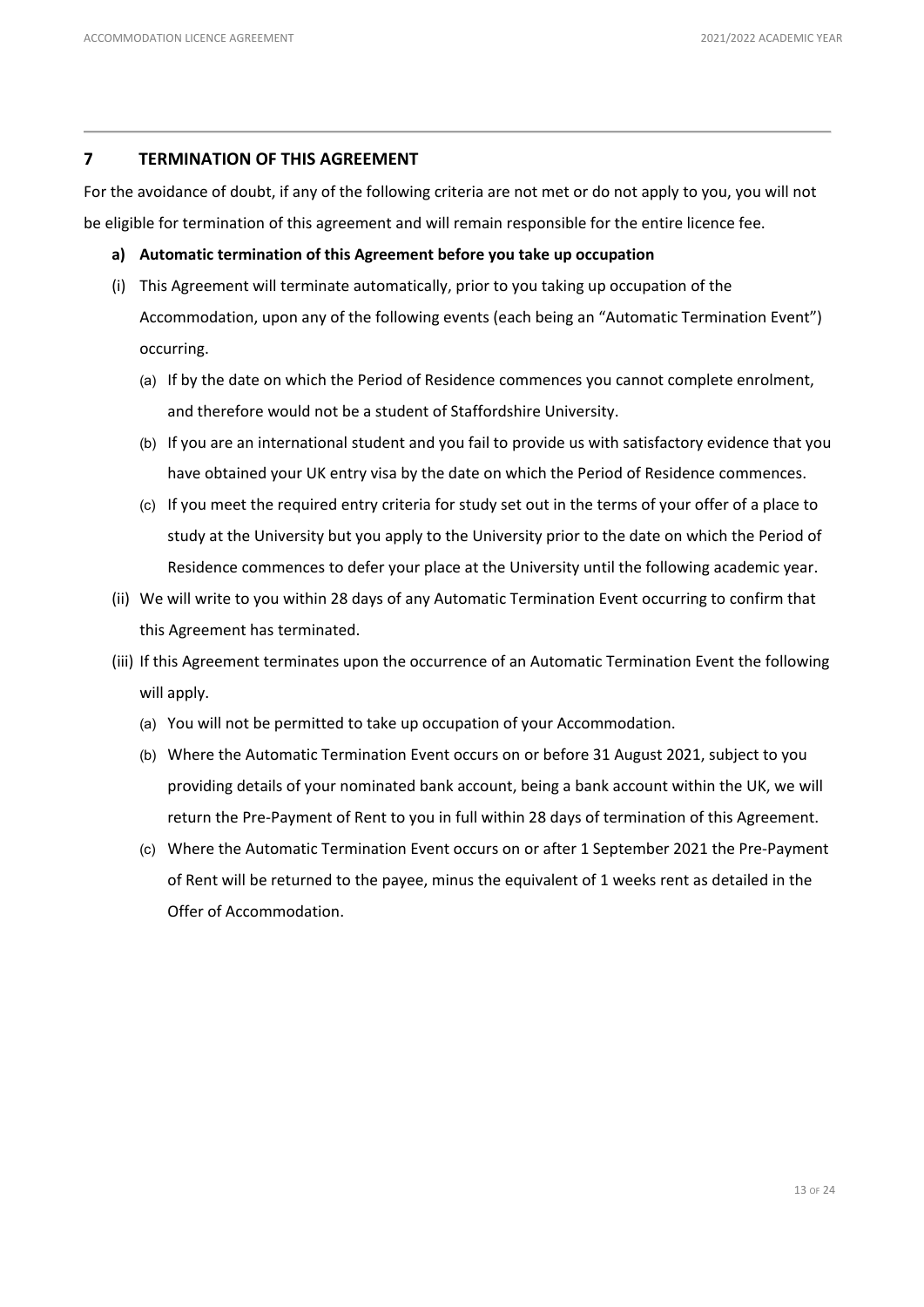# **b) Accommodation if you enter the clearing process, are offered an alternative course of study or you defer your place**

For the avoidance of doubt:

- (i) if you are unsuccessful in meeting the required entry criteria for study set out in the terms of your offer of a place to study at the University but you are offered a place to study on the same course or an alternative course by us or through the clearing process, this Agreement will remain in place and will not terminate automatically under clause 7a). If you decide not to take up the alternative place or course offered by the University you may exercise your termination rights under clause 7f) and we may exercise our termination rights under clause 7i). In these circumstances you will remain liable for sums due under this Agreement to the extent set out in those clauses;
- (ii) if you meet the required entry criteria for study set out in the terms of your offer of a place to study at the University but you apply to defer your place at the University until the following academic year:
	- (a) where you apply to the University before the date on which the Period of Residence commences to defer your place this Agreement will terminate automatically under clause 7a)(i)(c) and the remaining provisions of clause 7a) will apply; or
	- (b) where you apply to the University on or after the date on which the Period of Residence commences to defer your place, this Agreement will not terminate automatically under clause 7a) but you may exercise your termination rights under clause 7f) and we may exercise our termination rights under clause 7i). In these circumstances you will remain liable for sums due under this Agreement to the extent set out in those clauses.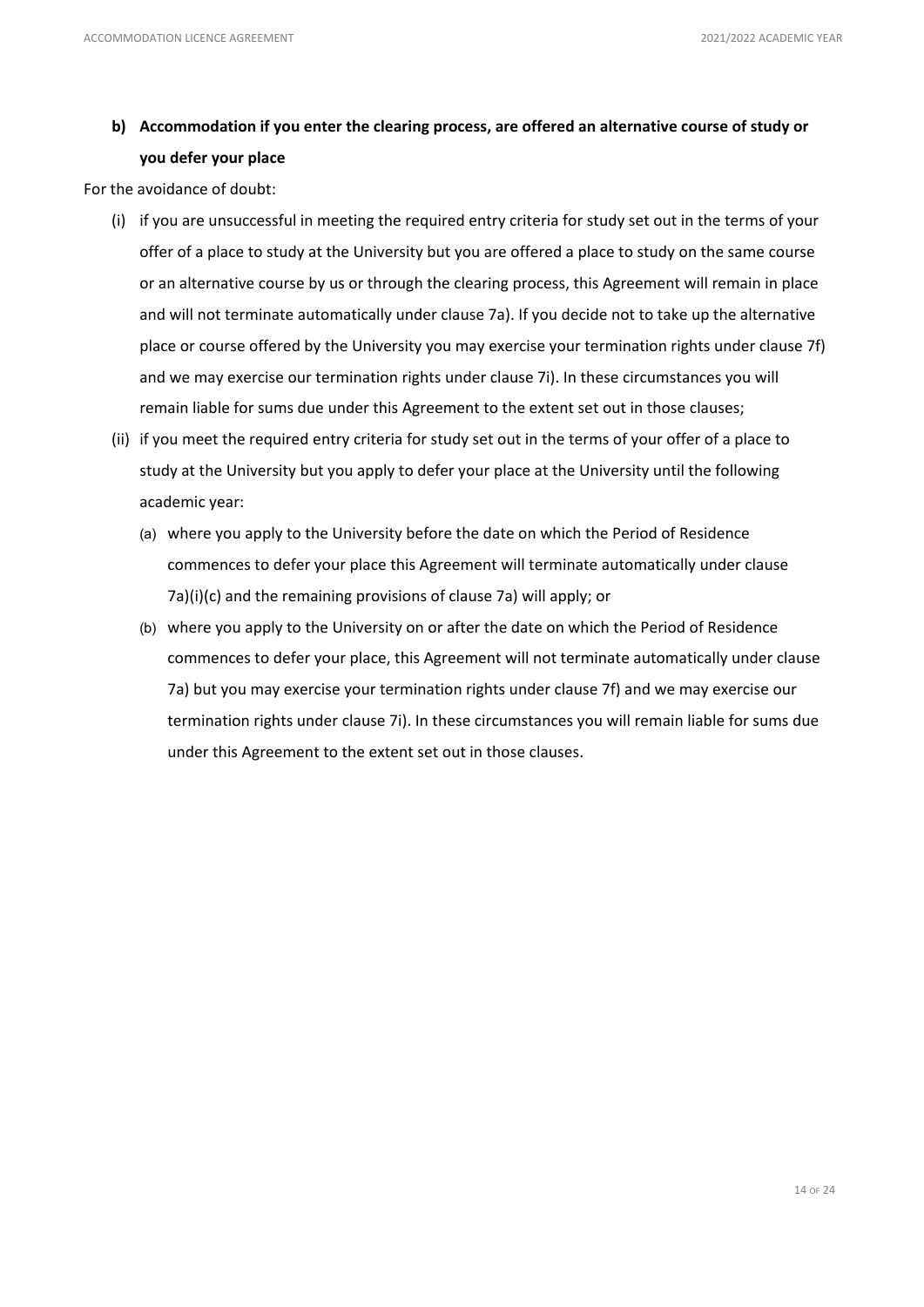# **c) Your right to terminate before 31st August 2021**

- (i) You may terminate this Agreement before you take up occupation of the Accommodation by providing written notice to the Residential Services Team via email to [reslife@staffs.ac.uk](mailto:reslife@staffs.ac.uk) and confirming your request to terminate the contract.
- (ii) If your written request to terminate this Agreement is received by 31st August 2021 and before you take occupation of the Room, we will begin the process of returning the Pre-Payment of Rent to you in full within 28 days of receiving your written request.
- (iii) If you are a current or new student and wish to cancel your Accommodation place you must terminate this Agreement by 31st August 2021. Otherwise, you will not be entitled to a refund of your Pre-Payment of Rent and may be liable for further sums due under the Agreement in accordance with clause 7f).

# **d) Our right to terminate before you take occupation**

If you owe us any money in connection with any previous University accommodation that you occupied, we may terminate this Agreement up to 4 weeks before the start of the Period of Residence by giving you not less than 4 weeks written notice. If we do terminate this Agreement under this clause we will refund any Pre-Payment of Rent and/or Licence Fee that you have paid under this Agreement

# **e) Your right to terminate within 14 days of the start of your licence agreement**

You may terminate this agreement within 14 days of the start date of your licence agreement, as set out in the Online Offer of Accommodation, if you:

- (i) contact the Residential Services Team via email t[o reslife@staffs.ac.uk](mailto:reslife@staffs.ac.uk) to request the right to terminate providing written notice of your intention to terminate and specifying the End Date.
- (ii) Fully vacate your accommodation and return your keys within 14 days of the start date of your licence agreement.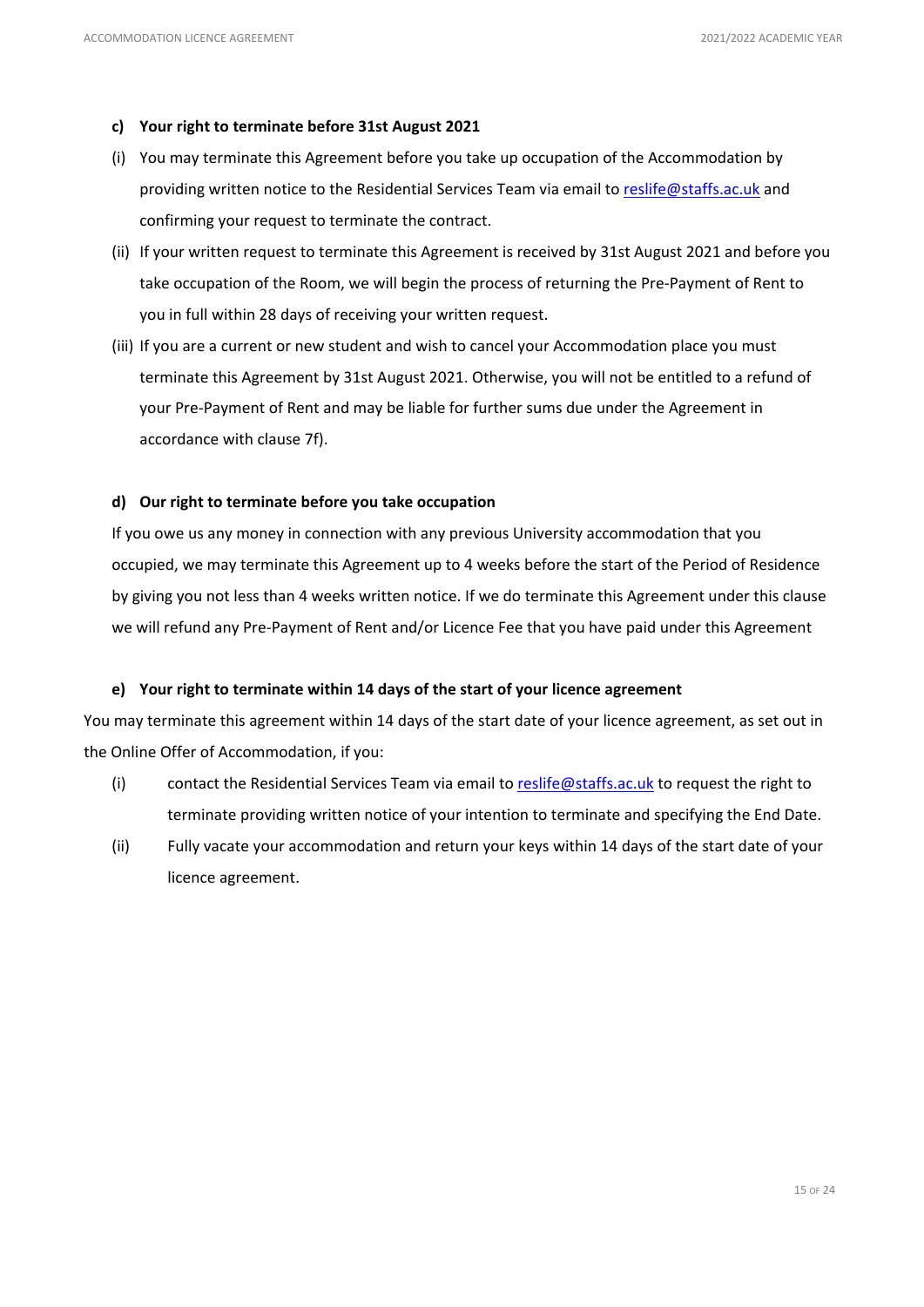# **f) Your other rights to terminate**

You may terminate this Agreement if you:

- (i) contact the Residential Services Team via email t[o reslife@staffs.ac.uk](mailto:reslife@staffs.ac.uk) to request the right to terminate providing not less than 4 weeks written notice of your intention to terminate and specifying the End Date. You must also satisfy all of the following conditions.
	- (a) You have found a suitable replacement occupier, approved by us (acting reasonably) who is not already in accommodation provided by us and enters into an agreement with us to occupy the Accommodation immediately after the End Date.
	- (b) (Save where we determine, acting reasonably that there are mitigating circumstances which mean that you should not be liable to do so) you have paid, in full on or before the End Date, all of the Licence Fee due under this Agreement up to and including the End Date and any other sums that are outstanding under this Agreement.
- (ii) withdraw from your course of study and you satisfy all of the following conditions.
	- (a) You give to the Residential Services Team not less than 4 weeks written notice of your intention to terminate this Agreement specifying the End Date.
	- (b) You enclose with your notice a copy of our official withdrawal/interruption of studies form issued by the relevant University services.
	- (c) (Save where we determine, acting reasonably that there are mitigating circumstances which mean that you are not liable to do so) you have paid, in full on or before the End Date all of the Licence Fee due under this Agreement up to and including the End Date and any other sums that are outstanding under this Agreement.
- (iii) Are under 18 when the Confirmation E-mail is issued and the Agreement formed and:
	- (a) within two weeks after your 18th birthday you give to the Residential Services Team not less than 4 weeks written notice of your intention to terminate this Agreement and, in the notice, you specify the End Date; and
	- (b) (save where we determine, acting reasonably that there are mitigating circumstances which mean that you are not liable to do so) you have paid, in full on or before the End Date all of the Licence Fee due under this Agreement up to and including the End Date and any other sums that are outstanding under this Agreement.
- (iv) All Agreement termination requests should be sent in writing t[o reslife@staffs.ac.uk](mailto:reslife@staffs.ac.uk) stating your full name, Student ID number and reason for cancellation.
- (v) If you terminate this Agreement under this clause 7f) and you move out of the Accommodation by the End Date, we will refund any Licence Fee that you have paid in respect of the period after the End Date, minus a £25 administration charge.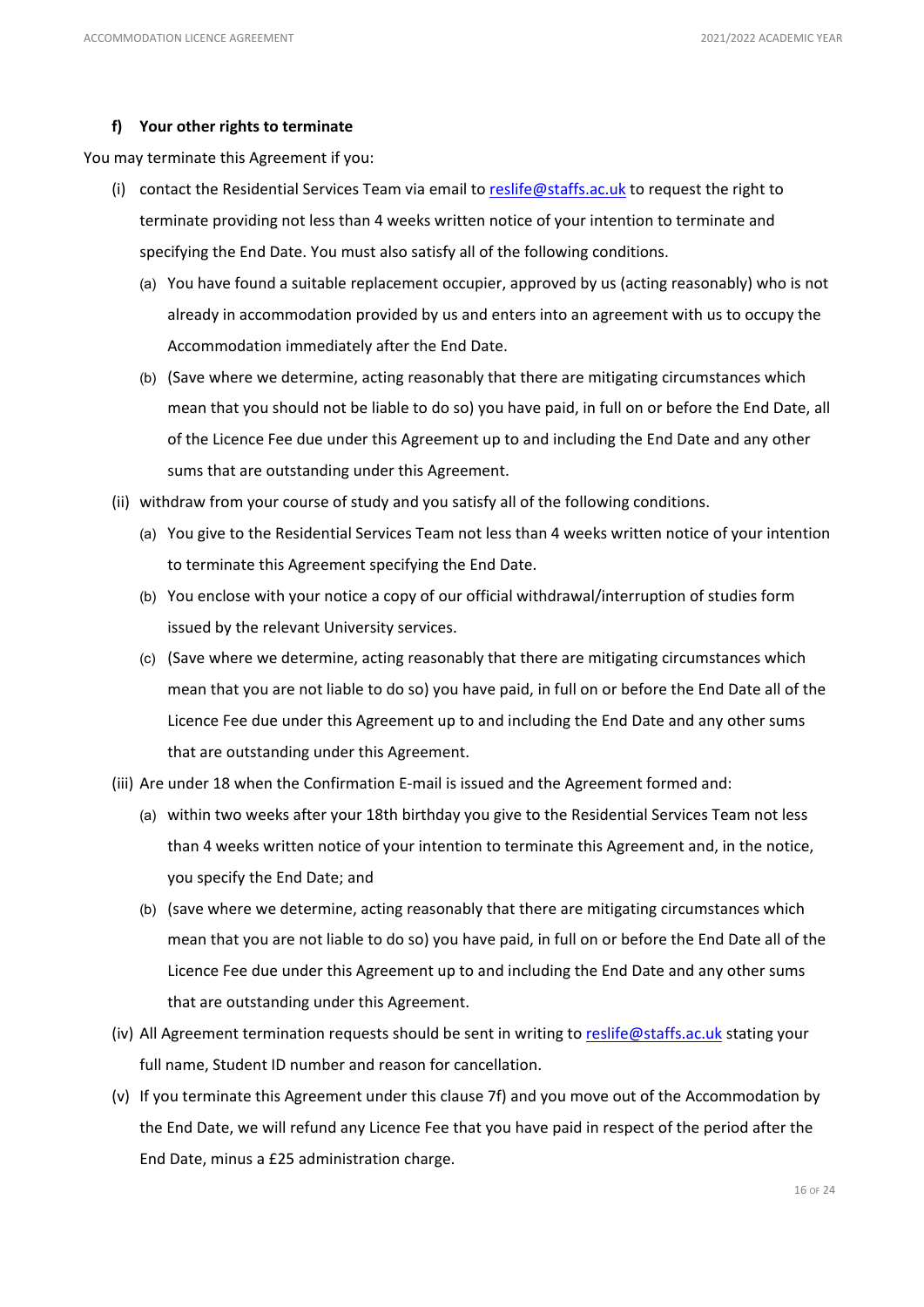# **g) Your right to request to terminate due to exceptional personal circumstances**

You may request to terminate this Agreement due to exceptional personal circumstances if you:

- (i) contact the Residential Services Team to request the right to terminate providing not less than 4 weeks written notice of your intention to terminate and specifying the End Date. You must also satisfy all of the following conditions.
	- (a) You have provided evidence of any exceptional circumstances which are relevant to your accommodation.
	- (b) (If applicable to your request) you have engaged with any University support services and have exhausted all other options (acting reasonably) to resolve the relevant exceptional circumstances.
	- (c) (Save where we determine, acting reasonably that there are mitigating circumstances which mean that you should not be liable to do so) you have paid, in full on or before the End Date, all of the Licence Fee due under this Agreement up to and including the End Date and any other sums that are outstanding under this Agreement.

We reserve the right (acting reasonably) to reject any request to terminate due to exceptional circumstances.

# **h) Our right to terminate if you have breached the Licence Agreement**

- (i) We may terminate this Agreement in any of the following circumstances.
	- (a) You have failed to pay the whole or any part of the Licence Fee in accordance with the payment terms set out in Schedule 1 (whether formally demanded or not) and the Licence Fee (or any part of it) has been outstanding for 21 days or more.
	- (b) You have committed a serious breach or have persistently breached the conditions of this Agreement and, having followed the procedure set out at clause 6b) above, we have decided to terminate the Agreement (for the avoidance of doubt we consider any breach of your obligations in clauses 3h), 3j)ii), and 3k) as a serious breach of this Agreement and if you or one of your Visitors, breaches any of these clauses we may terminate this Agreement).
	- (c) You are made bankrupt.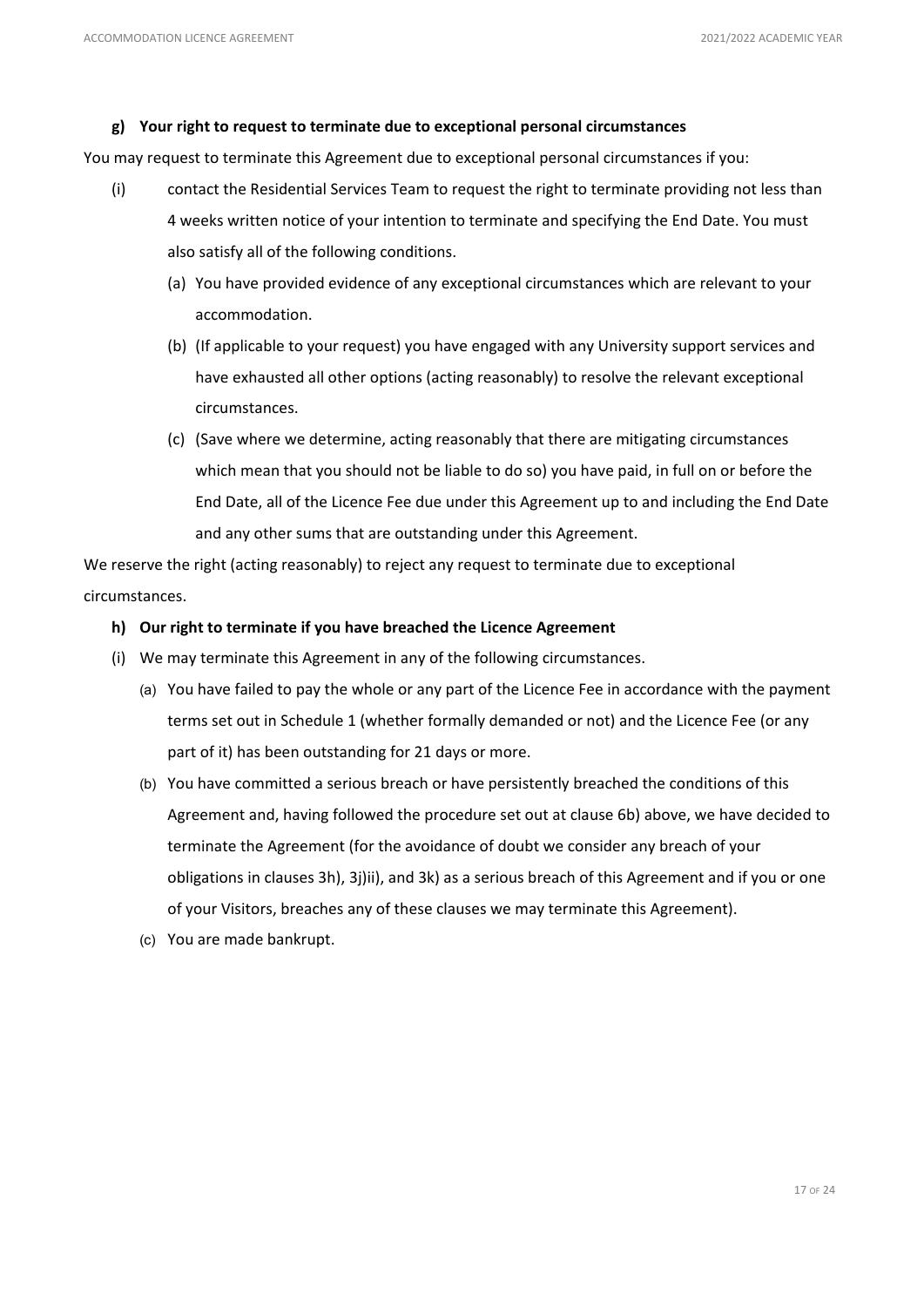### **i) Our right to terminate for other reasons**

- (i) We may also terminate this Agreement by giving you not less than 4 weeks written notice if we consider that:
	- (a) we are unable to find you similar alternative accommodation (despite our reasonable efforts) and are unable to either provide the Accommodation as a result of events beyond our control, or your Accommodation has been severely damaged and, acting reasonably, we deem it unfit for occupation;
	- (b) you have not enrolled onto a course of study at the University by 30 September 2021 or at any time you are no longer pursuing a course of study with University; or
	- (c) any information supplied by you, or on your behalf, in connection with your application to us for a place in the Accommodation is untrue, inaccurate or misleading, or if you fail to disclose relevant information which would amount to a misrepresentation, and we consider (acting reasonably) that the relevant information makes you unsuitable to live in the Accommodation.
- (ii) We may terminate this Agreement, giving you no less than 24 hours' notice, if we consider that;
	- (a) because of your behaviour is it necessary to remove you from the Accommodation;
	- (b) because of any reason other than the reason outlined at Clause 7i)(i) (e.g. insect infestation or an infectious disease); or
	- (c) it is necessary to protect your well-being or the well-being of others or to prevent damage to the Accommodation.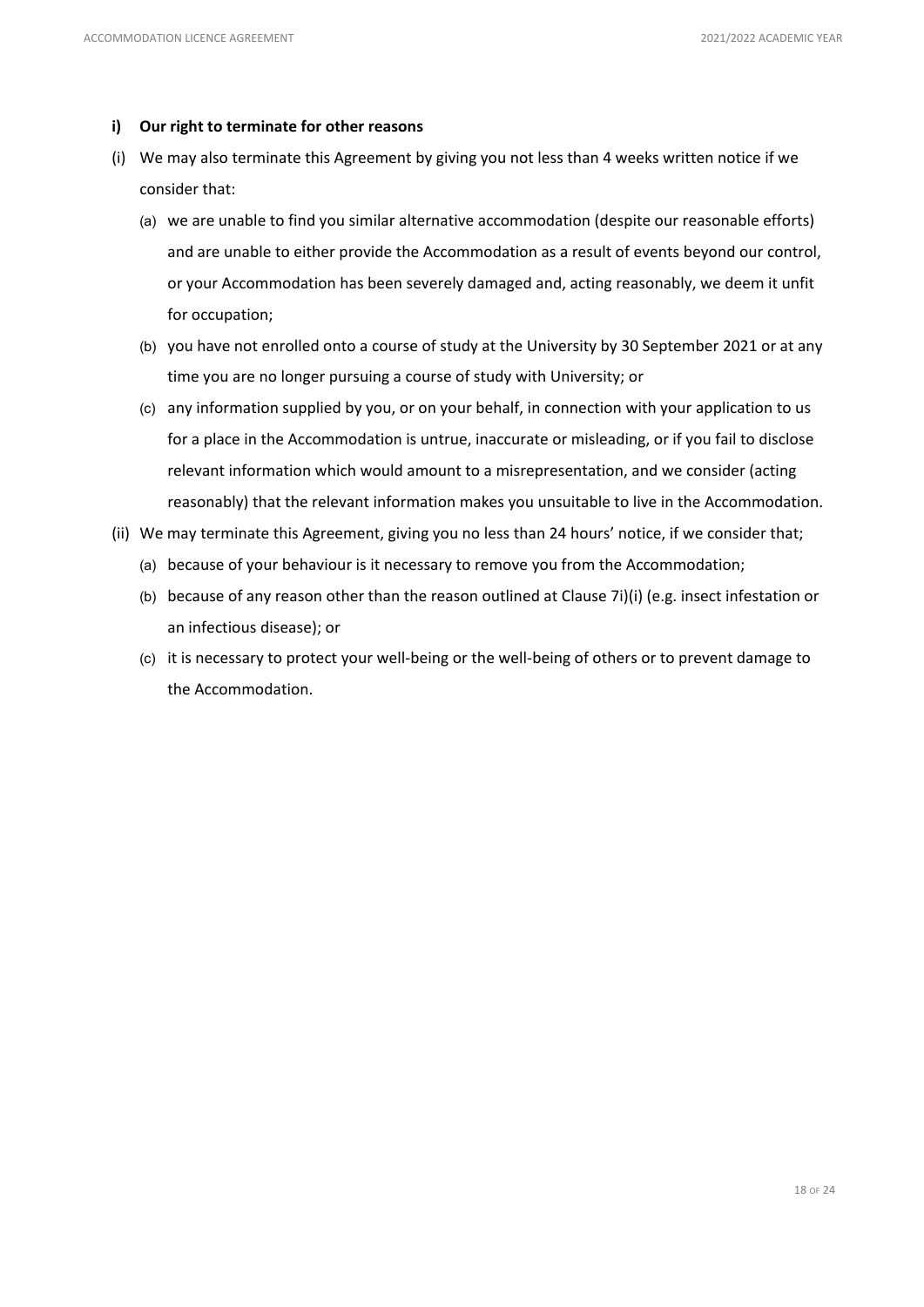### **j) Effect if we terminate the Agreement**

- (i) If we terminate the Agreement in the circumstances set out in clauses 7f) or 7i), this will not affect our rights to claim against you for any loss or damage caused by any breach of the Agreement by you or your Visitors.
- (ii) If we terminate this Agreement in the circumstances set out in clauses 7h)(i)(a), you will remain responsible for payment of the Licence Fee up to and including the date of termination only. Provided that you vacate the Accommodation by the termination date, we will refund any Licence Fee you have paid in advance in respect of the period after the date of termination.
- (iii) If we terminate the Agreement in the circumstances set out in clauses 7f)(i), 7h)(i)(b), 7h)(i)(c) or 7h)(ii), you will still be obliged to pay Licence Fee in relation to the whole of the Period of Residence but, if we are able to re-let the Accommodation, we will refund any part of your Licence Fee you have paid in advance which corresponds to the period in which the Accommodation is relet.
- (iv) If the Agreement is terminated and you do not move out of the Accommodation by the termination date, regardless of whether you are appealing this decision, we may take legal action in order to obtain a court order requiring you to vacate.
- (v) You must vacate the accommodation in line with clause 3l).
- (vi) You will remain responsible for the licence fee until the agreed end date or until you have vacated the accommodation and returned your key, whichever is later.

# **8 COMPLAINTS AND APPEALS**

### **a) Procedure**

If you feel that we have not fulfilled our obligations under this Agreement you should in the first instance, discuss this with the Residential Services Team. If you are not happy with the outcome and wish to pursue your complaint further or appeal any decision made, you should do so in accordance with the complaints procedure which can be reviewed at<http://www.staffs.ac.uk/legal/policies/> If you are unable to access this web link, please contact the Residential Services Team and we will send to you a copy of the document so that you can read it.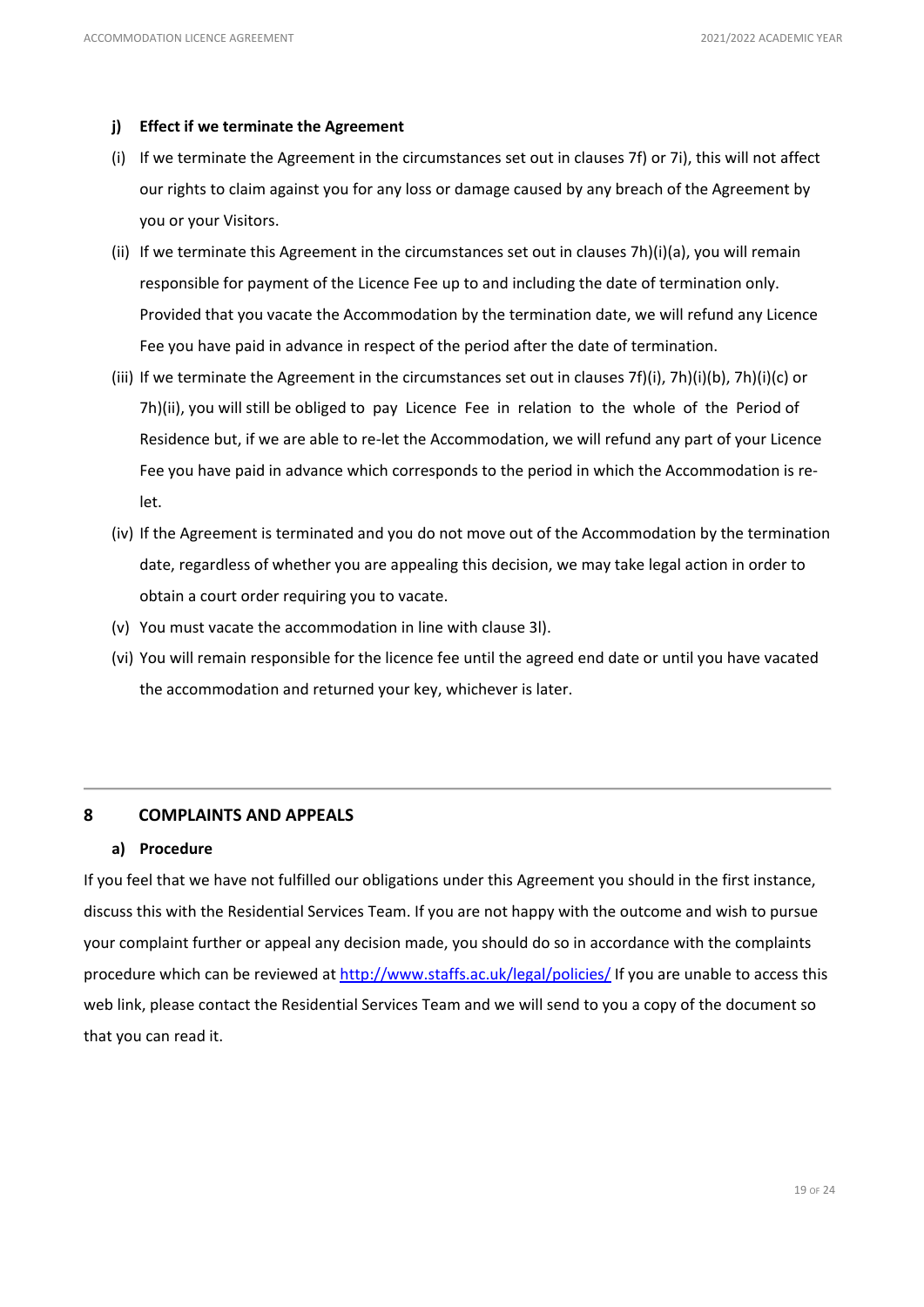# **9 OTHER MATTERS**

- **a) Notices**
- (i) All letters and notices sent under the terms of, or in accordance with, the provisions of this Agreement, need to be sent as follows in order for the letters or notices to be deemed to be received.
	- (a) Correspondence sent from the University to you will be properly served if they are delivered to you by hand, first class post, e-mailed to your University e-mail account, e-mailed to your personal email account, or special delivery at the Accommodation.
	- (b) Correspondence sent from you to the University will be properly served if delivered by first class post or special delivery to the Residential Services Reception, marked for the attention of the Residential Services management, or by e-mail to [reslife@staffs.ac.uk.](mailto:reslife@staffs.ac.uk)
- (ii) A notice sent by the following means is to be treated as having been received:
	- (a) if delivered by hand, on the day of delivery; or
	- (b) if sent by first class post or special delivery, on the first Working Day after posting; or
	- (c) if sent by e-mail, 24 hours after the email was sent.
- (iii) You agree to pass on to us immediately any statutory letters or notices served on you by a third party (i.e. not us).

### **b) Data Protection**

- (i) By Accepting this Agreement, you agree that we may process data relating to you for the purpose of:
	- (a) administering this Agreement (which may include sending communications to you and/or processing any payments made by you);
	- (b) providing education and support services;
	- (c) using CCTV systems to monitor and collect visual images for the purposes of security and the prevention and detection of crime; and
	- (d) as otherwise permitted by the Data Protection Act 2018, our processing of personal data may include "sensitive personal data" relating to you.

Under the Data Protection Act 2018, "sensitive personal data" includes (but is not limited to) information about:

- (a) your racial or ethnic origin;
- (b) your political opinions;
- (c) your physical or mental health or condition; and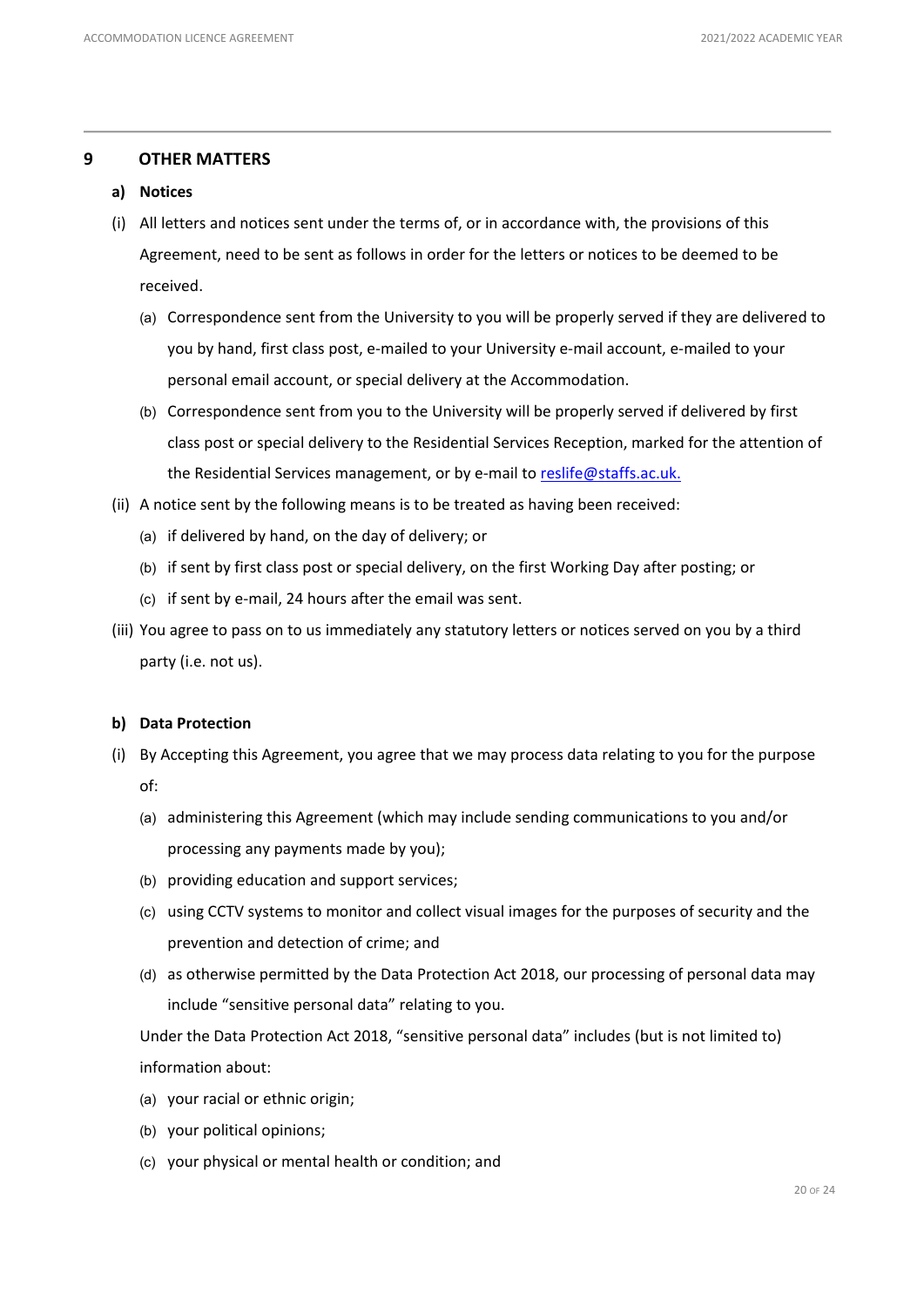- (d) the commission or alleged commission of any offence committed or alleged to have been committed, the disposal of such proceedings or the sentence of any court in such proceedings.
- (ii) We may share your personal data (including sensitive personal data) with the owner of the Accommodation (if not us) and our/the owner's contractors appointed in connection with this Agreement or the Accommodation.
- (iii) We, the owner of the Accommodation (if not us) and our/the owner's contractors may share the personal data (including sensitive personal data) with each other, with your Sponsor (if you have one), with the police or other regulatory authorities, and/or with other organisations as may be permitted or required by law.
- (iv) We will allow you to inspect certain information that we hold about you and you can ask us to correct or record your disagreement with the information we hold. We may charge you for the reasonable cost of providing copies of such information. Any questions, comments or requests regarding the processing of your personal data should be sent to [dataprotection@staffs.ac.uk.](mailto:dataprotection@staffs.ac.uk)

### **c) Liability for loss or damage**

Subject to the provisions of the Occupiers Liability Act 1957 and the Defective Premises Act 1972, we shall not in any circumstances incur any liability in respect of loss or damage to any person or property or otherwise, unless the loss or damage was caused by our negligence.

#### **d) Governing law and enforceability**

- (i) This Agreement is governed by English law and international students should be aware that this may differ from the law in their home country.
- (ii) If any aspect of this Agreement is held to be illegal, invalid or unenforceable, the remainder of this Agreement will be unaffected.

# **e) Legislation**

The Contracts (Rights of Third Parties) Act 1999 does not apply to this Agreement. This means that no one can enforce any rights or obligations under the Agreement other than you and us. However, this does not affect any right or remedy of a third party which exists or is available apart from that Act.

# **f) VAT**

At the date of this Agreement the Licence Fee is exempt from VAT but we reserve the right to charge VAT if it becomes payable during the Period of Residence, for example, if there is a change in the law.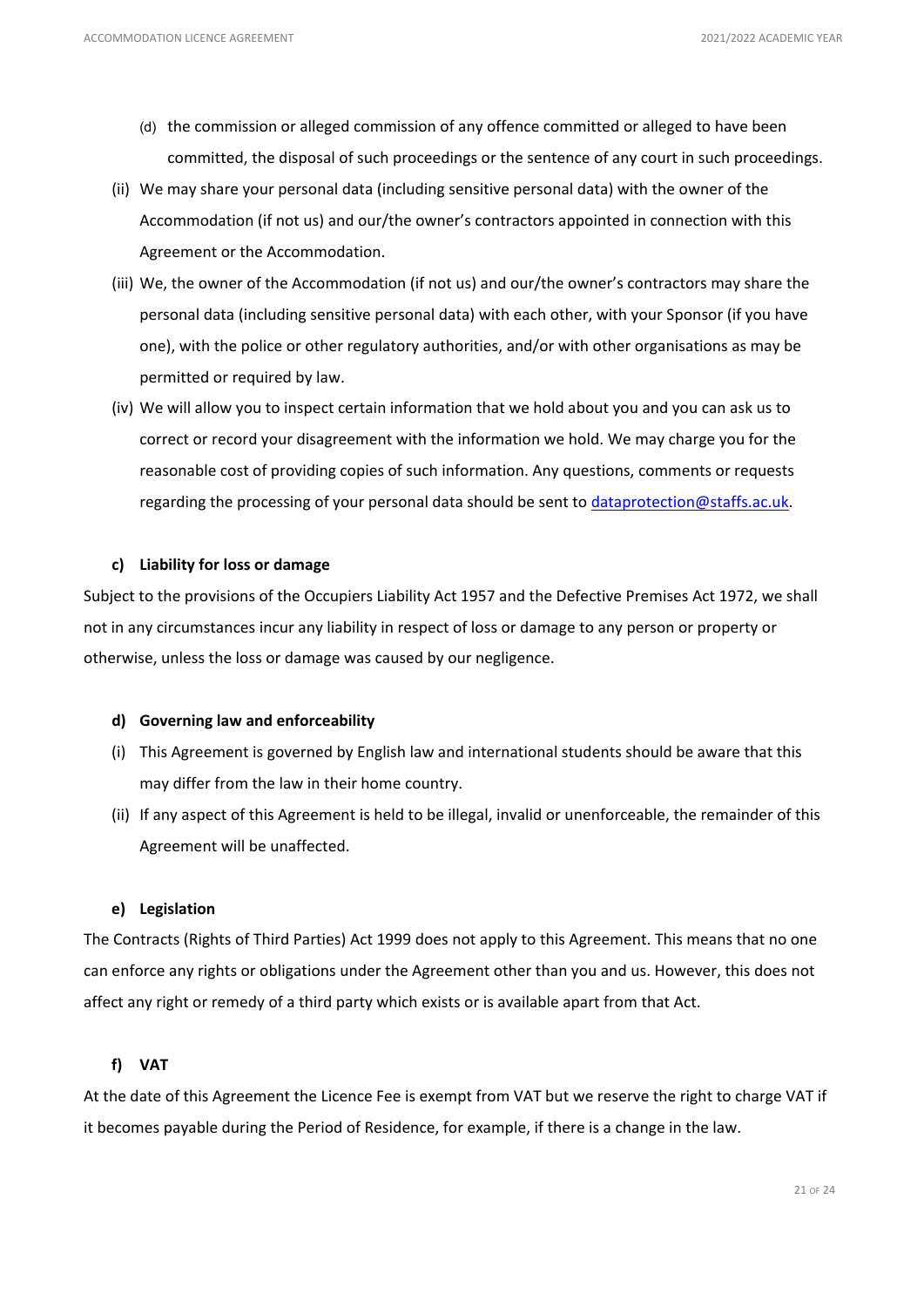# **g) Council tax**

If for any reason you become or cause us to become liable for council tax for the Accommodation (for example, because you are in full time employment or claim social security benefits) then you will pay such council tax (or reimburse us for any sums we pay within 14 days of written demand).

# **h) Guarantees of accommodation**

Any guarantee given by us to allocate accommodation to you shall cease to have effect if this Agreement is terminated.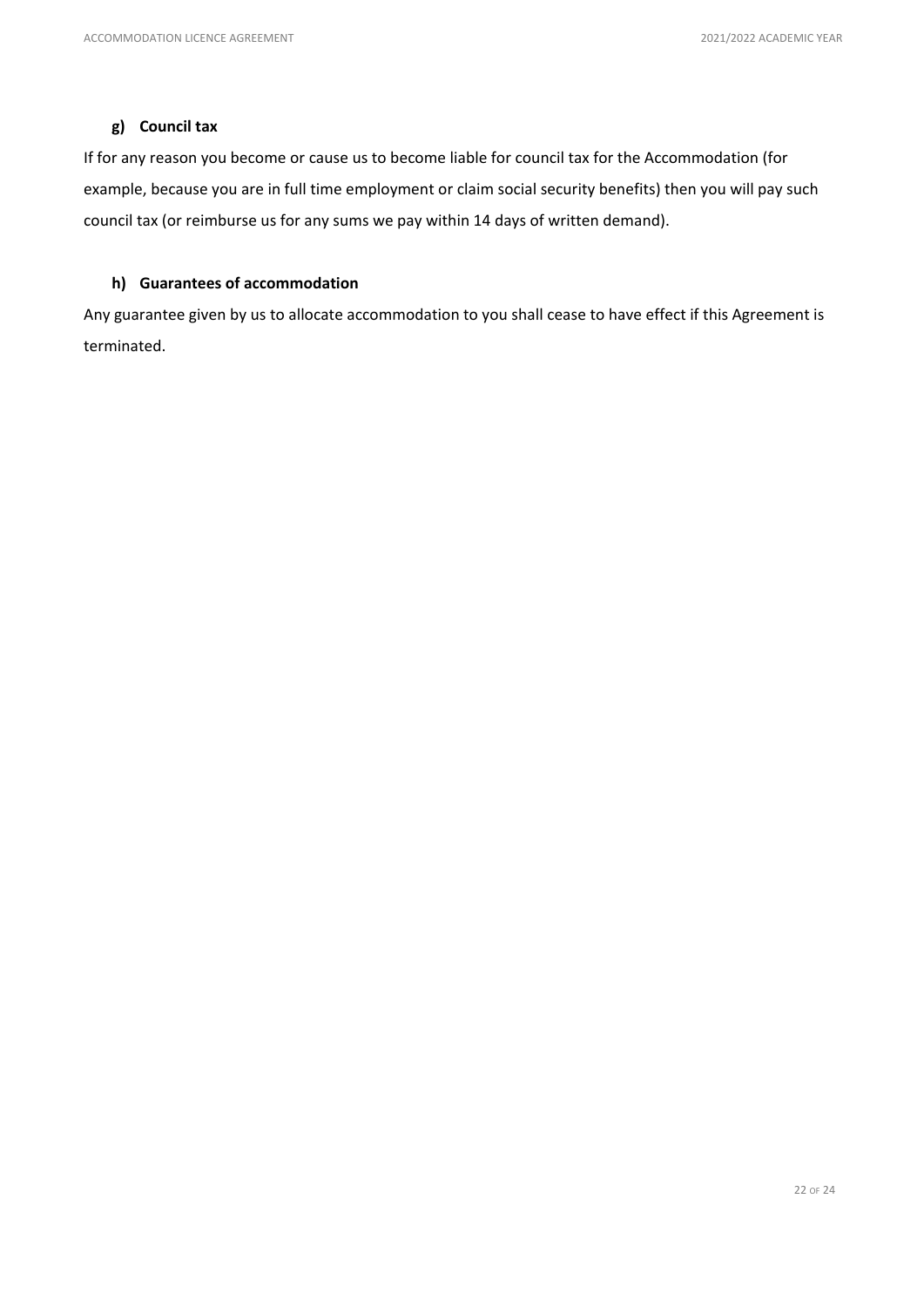# **SCHEDULE 1**

# **a) Payment of Licence Fee**

- (i) Your Licence Fee must be paid either:
	- (a) in full, (i.e. in one single instalment) by credit/debit card when completing the offer acceptance stages of the Online Application Process; or
	- (b) in 3 instalments, by credit/debit card via our secure payment website and in accordance with paragraph a) (iii) below.
- (ii) You can select which payment option you prefer when completing the offer acceptance stages of the Online Application Process.
- (iii) If you elect to pay your licence fee in 3 instalments:
	- (a) you are required to pay a pre-payment of licence fee during the offer acceptance stages of the Online Application Process, in accordance with paragraph c) below;
	- (b) you are required to pay the  $1<sup>st</sup>$  instalment of licence fee manually via our secure payment website. [\[https://forms.staffs.ac.uk/payhere/balaccommpayment/\]](https://forms.staffs.ac.uk/payhere/balaccommpayment/); and
	- (c) the 2nd and 3rd instalment will be automatically taken from the same credit/debit card used to pay the 1st instalment.
	- (d) Failure to pay the 1st instalment manually, or to contact the finance team regarding any issues within 30 days of the relevant due date, will result in payment being requested automatically from the account used to make your pre-payment, without further notice.
- (iv) If you elect to pay the Licence Fee in one single instalment, payment must be received when you complete the offer acceptance stages of the Online Application Process.
- (v) You will receive an invoice from Staffordshire University Financial Services via email to your University and personal email addresses. The invoice will detail the breakdown of instalment amounts, instalment payments dates and relevant contact details for the finance team.

### **b) Sponsors**

If you have a Sponsor, you will be responsible for providing them with all the information they require to enable them to make payments on your behalf in accordance with the same timescales as would apply if you were making all payments yourself. If you are paying part of the Licence Fee yourself, you will need to pay those fees as set out above. If your Sponsor fails to pay in accordance with these terms you will remain liable for the full payment. We will contact you if we have problems recovering money from your Sponsor.